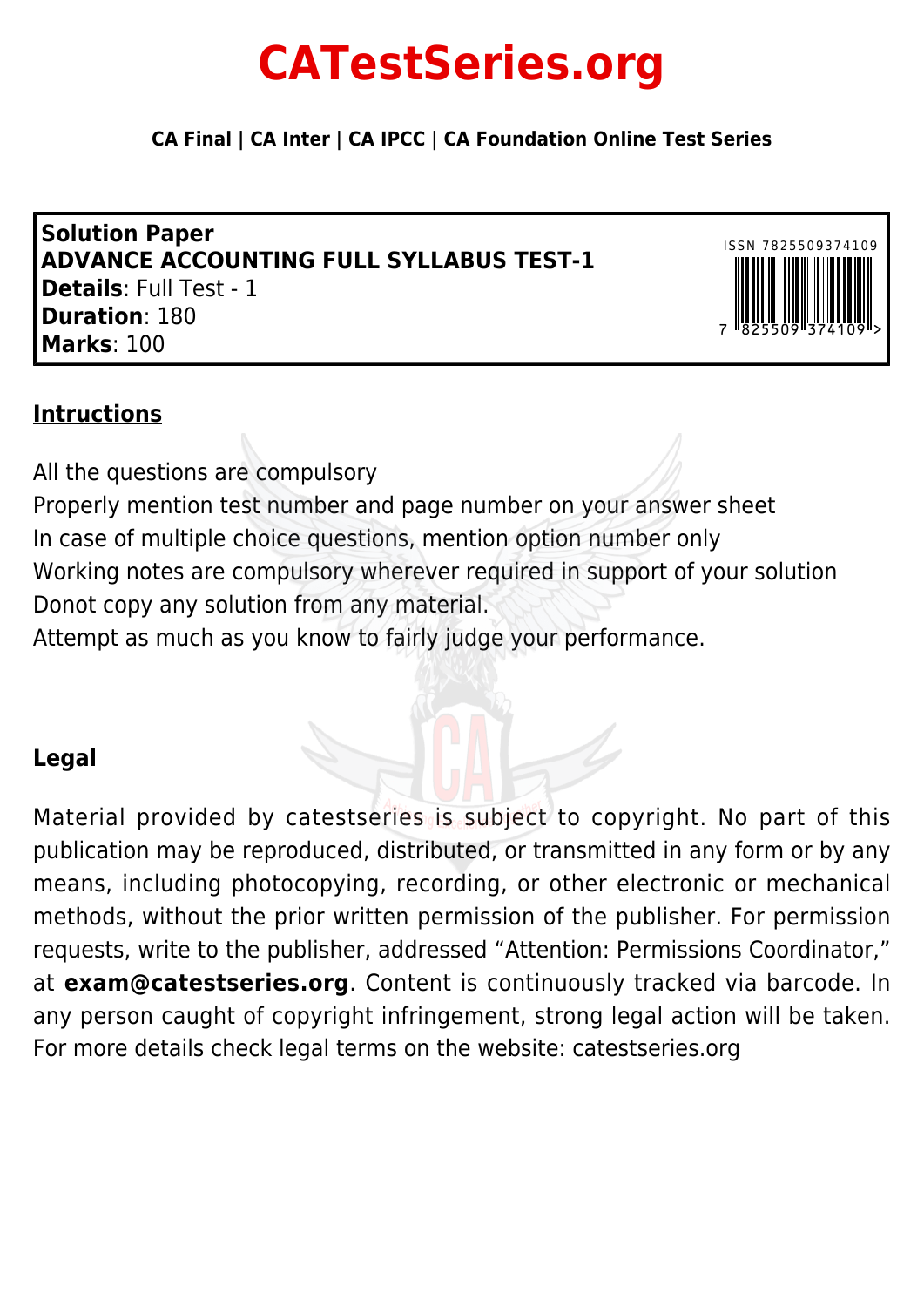#### **Advance Accounting**

1 - SOLUTION:

**(A) Provision of AS 29:** As per para 10 of AS 29 Provisions, Contingent Liabilities and Contingent Assets', a contingent liability is: (a) a possible obligation that arises from past events and the existence of which will be confirmed only by the occurrence or non-occurrence of one or more uncertain future events not wholly within the control of the enterprise; or (b) a present obligation that arises from past events but is not recognised because: (i) it is not probable that an outflow of resources embodying economic benefits will be required to settle the obligation; or (ii) a reliable estimate of the amount of the obligation cannot be made. An obligation is a present obligation if, based on the evidence available, its existence at the balance sheet date is considered probable, i.e., more likely than not.

**Advice:** TDS shall be allowed by the IT department on submission of duplicate TDS certificates. Since the company is making efforts and is hopeful for its ultimate collection, contingent liability will be made for Rs. 2.39 lakhs in the books of account.

Further as per para 15 of the standard, where it is more likely that no present obligation exists at the balance sheet date and the possibility of an outflow of resources embodying economic benefits is remote, no contingent liability is disclosed.

TDS certificates for Rs. 5.13 lakhs (Rs. 7.52 lakhs less 2.39 lakhs) have been submitted and the company has filed a rectification with the Assessing Officer. Therefore, the possibility of an outflow of resources embodying economic benefits is remote, the company shall not disclose it as contingent liability. This amount should be disclosed by way of a note to the accounts.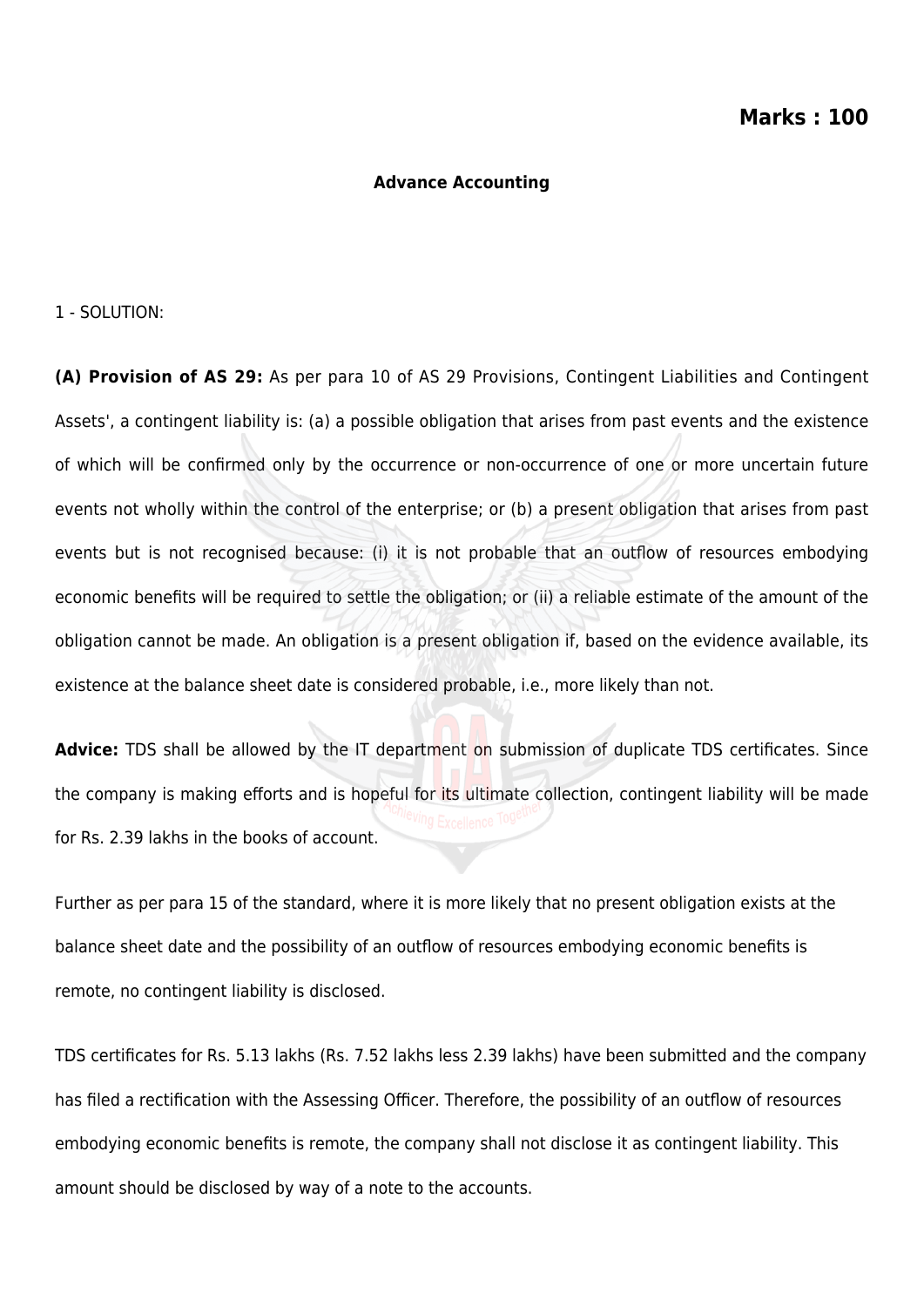Note: An alternative view can also be considered on the basis of the paragraph 14 of the standard which states that a provision should be recognised in the books when (a) an enterprise has a present obligation as a result of a past event; (b) it is probable that an outflow of resources embodying economic benefits will be required to settle the obligation; and (c) a reliable estimate can be made of the amount of the obligation.

Accordingly, in the given case, since there is a probability of outflow of resources and also the amount can be quantified on account of non-traceability of TDS certificates, a provision may be made for Rs. 2.39 lakhs in the books of account.

Regarding the balance amount of Rs. 5.13 lakhs (Rs. 7.52 lakhs less Rs. 2.39 lakhs), since TDS certificated have been submitted, it is likely that the Income-tax Officer may accept the rectification filed by the assessee. However, since the TDS details have not been uploaded online because of which demand has been issued, there may be a possibility that the rectification may also not be accepted. Therefore, taking a conservative approach, Rs. 5.13 lakhs may be disclosed as a contingent liability.

**(5 MARKS)**



#### **CALCULATION OF EARNING PER SHARE (EPS) OF BETA LTD.**

|                  |    | <b>Particulars</b>                                                              | Year ended<br>31.3.2018 | Year ended<br>31.3.2017 |
|------------------|----|---------------------------------------------------------------------------------|-------------------------|-------------------------|
| 1.               | А. | Earning after extra ordinary items<br>$(2,06,000 - 6,000)$ , $(73,000 - 3,000)$ | 2,00,000                | 70,000                  |
|                  | Β. | No. of Equity Shares                                                            | 20,000                  | 20,000                  |
|                  | С. | Basic Earning Per Shares [A/B]                                                  | 10.00                   | 3.50                    |
|                  | А. | Earning before extra ordinary items                                             | 1,00,000                | 170,000                 |
|                  | В. | No. of Equity shares                                                            | 20,000                  | 20,000*                 |
|                  | С. | Basic Earning Per share [A/B]                                                   |                         |                         |
| $\overline{2}$ . |    | Tax Rate applicable                                                             |                         |                         |
|                  |    | $(40,000+30,000)/2,00,000$                                                      | 35%                     |                         |
|                  |    | $(30,000+10,000)/1,00,000$                                                      | 40%                     |                         |
| 3.               | А. | Dividend on Weighted Average Perference Shares                                  | 6,000                   | 3,000                   |

**(B)**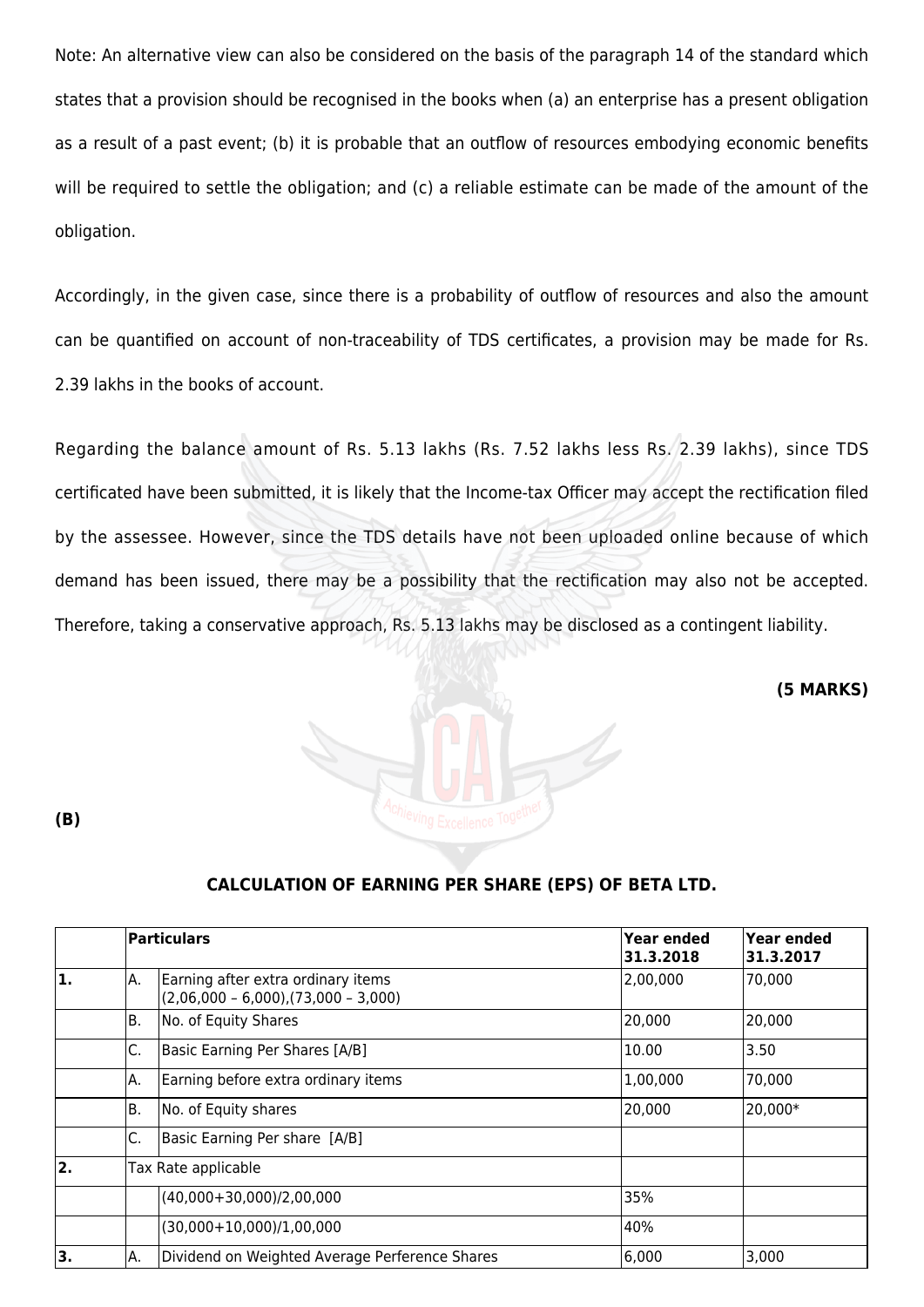|    | В. | Incremental shares                             | 15,000          | 7,500           |
|----|----|------------------------------------------------|-----------------|-----------------|
|    | С. | <b>EPS on Incremental Shares [A/B]</b>         | $ 0.40\rangle$  | 0.40            |
|    |    |                                                | (dilutive)      | (dilutive)      |
| 4. |    | Convertible Debentures                         |                 |                 |
|    | А. | Increase in earnings                           |                 |                 |
|    |    | $(1,00,000 \times 15\% \times 0.65)$           | 9,750           |                 |
|    |    | $1,00,000 \times 15\% \times 0.60 \times 9/12$ |                 | 6,750           |
|    | Β. | Increase in shares                             | 1,000           | 750             |
|    | С. | Increase in EPS [A/B]                          | 19.75           | 9.00            |
|    |    |                                                | (Anti dilutive) | (Anti dilutive) |

"Since the bonus issue is without consideration, the issue is treated as if it had occurred prior to the

beginning of the year 2017

It is anti – dilutive as it increases the EPS from continuing ordinary operations (Para 39, AS 20)

 $\mathbb{Z} \rightarrow \mathbb{R}$ 

| <b>Calculation of Dilutive EPS</b>                                         | <b>Year ended</b><br>31, 3, 2018<br>(Rs.) | Year ended<br>31.3.2017<br>(Rs.) |
|----------------------------------------------------------------------------|-------------------------------------------|----------------------------------|
| A. Profit from continuing ordinary activities before                       |                                           |                                  |
| <b>Preference Divided</b>                                                  | 1,06,000                                  | 73,000                           |
| No. of ordinary equity shares                                              | 20,000                                    | 20,000                           |
| Adjustment for dilutive potential of 6% convertible pref.<br><b>shares</b> | 15,000                                    | 7,500                            |
| <b>B.</b> Total no. of shares                                              | 35,000                                    | 27,500                           |
| C. Diluted EPS from continuing ordinary operations [A/B]                   | 3.02                                      | 2.65                             |
| D. Profit including extra ordinary items                                   | 2,06,000                                  | 73,000                           |
| <b>E. Adjusted No.of shares</b>                                            | 35,000                                    | 27,500                           |
| F. Diluted EPS including extra ordinary iteams [D/E]                       | 5.88                                      | 2.65                             |

#### **Disclosure of EPS in accordance with AS 20 in the Profit and Loss Account:**

| Earning per share (face value Rs. 100)          | 31.3.2018 (Rs.) | 31.3.2017(Rs.) |
|-------------------------------------------------|-----------------|----------------|
| Basic EPS from continuing ordinary operations   | 5.00            | 3.50           |
| Diluted EPS from continuing ordinary operations | 3.02            | 2.65           |

**(5 MARKS)**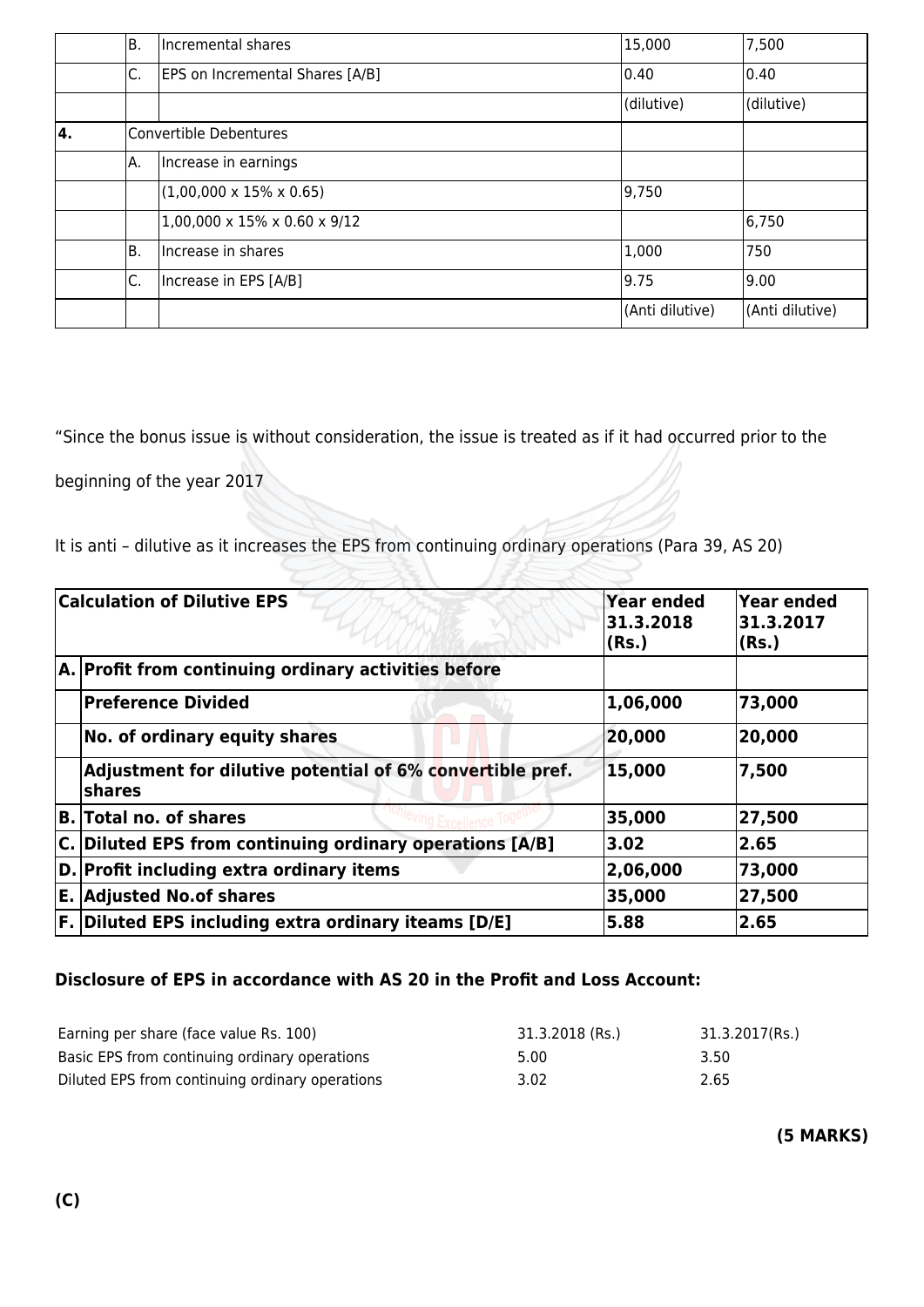#### **(a) Value of Machine to be recognized by B Ltd**

Value of machine to be considered B Ltd + Lower of fair value or Present Value of MLP

#### **PRESENT VALUE OF MLP**

| <b>Particulars</b>                     | Years   | <b>Amount</b>  | <b>PV Factor</b> | <b>PV</b> |
|----------------------------------------|---------|----------------|------------------|-----------|
| <b>Annual Lease Payments</b>           | $1 - 5$ | <b>5</b> lakhs | 3.3522           | 16.761    |
| <b>Guaranteed Residual Value (GRV)</b> |         | 11 lakh        | $ 0.4972\rangle$ | .4972     |
| <b>Present Value of MLP</b>            |         |                | Total            | 17.2582   |

Value of machine to be considered B Ltd = Rs. 17.257 lakhs (being Lower of Rs. 20 lakhs or Rs. 17.2582

lakhs)

(b) Net Investment in lease from the point of view of A Ltd.

**Net Investment (NI)** = PV of greoss investment

**Gross Investment (GI)** = MLP (lessor) + UGRV (lessor).

= (Agreed Lease Rentals + GRV of lessor) + (Residual Value of the asset – Guaranteed Residual Value

(lessor).

+ [(Rs. 5 lakhs x 5) + Rs. 1] + (Rs. 2 lakh – Rs. 1 lakh) = Rs. 27 lakhs

#### **PRESENT VALUE OF GROSS INVESTMENT**

| Particulars                            | <b>Years</b> | Amount         | <b>PV Factor PV</b> |         |
|----------------------------------------|--------------|----------------|---------------------|---------|
| <b>Annual Lease Payments</b>           | $1 - 5$      | <b>5 lakhs</b> | 3.3522              | 16.761  |
| <b>Guaranteed Residual Value (GRV)</b> |              | 1 lakh         | $ 0.4972\rangle$    | l.4972  |
| Unguaranteed Residual Value (UGRV)     |              | 1 lakh         | $ 0.4972\rangle$    | .4972   |
| <b>Present Value of GI</b>             |              |                | <b>Total</b>        | 17.7554 |

#### **(c) Unearned Finance Income**

**= Gross Investment (GI) – Net Investment (NI)**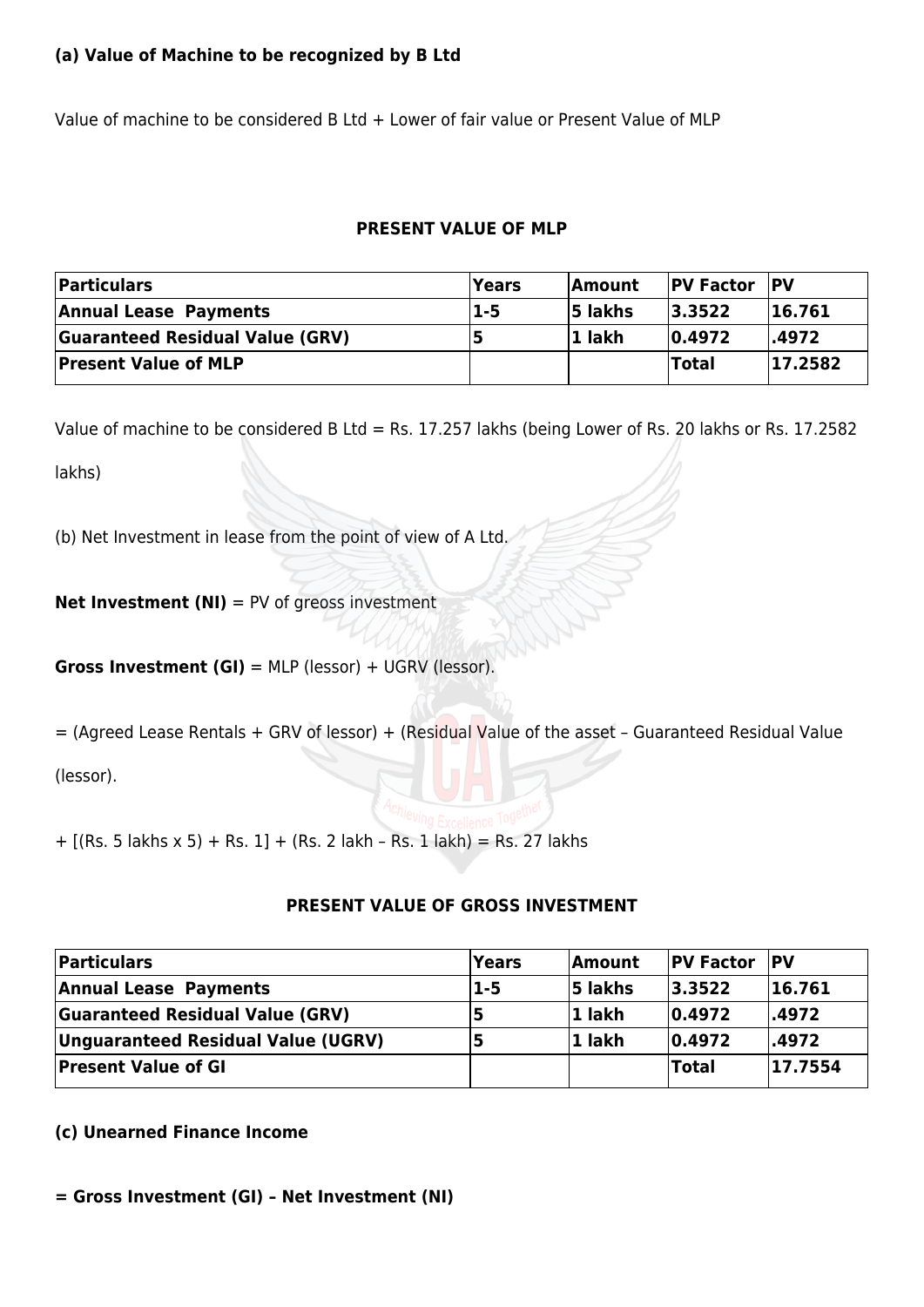#### **= Rs. 9.2446 lakhs**

#### **(D) CALCULATION OF THE FINANCE CHARGES**

| ۱A   |                        | $C = B*15%$           |                   | $E = B + C - D$        |
|------|------------------------|-----------------------|-------------------|------------------------|
| Year | <b>Opening Balance</b> | <b>Finance Charge</b> | <b>Lease Rent</b> | <b>Closing Balance</b> |
| 1    | 17,25,820              | 2,58,873              | 5,00,000          | 14,84,693              |
| 2    | 14,84,693              | 2,22,704              | 5,00,000          | 12,07,397              |
| 3    | 12,07,397              | 1,81,110              | 5,00,000          | 8,88,507               |
| 14   | 8,88,507               | 1,33,276              | 5,00,000          | 5, 21, 783             |
| 15   | 5, 21, 783             | 78,217*               | 6,00,000          | <b>NIL</b>             |

**\*The difference is due to approximation in computing the interest rate implicit in the lease.**

# **(E) (I) Journal OF B LTD.**

| <b>Date</b> | <b>Particulars</b>                                                                                                                                                     |     | <b>Dr.</b> (Rs.) | Cr. (Rs.)            |
|-------------|------------------------------------------------------------------------------------------------------------------------------------------------------------------------|-----|------------------|----------------------|
|             | At the inception of lease                                                                                                                                              |     |                  |                      |
|             | <b>Machinery A/c</b>                                                                                                                                                   | Dr. | 17,25,820*       |                      |
|             | To A Ltd.'s A/c                                                                                                                                                        |     | 17,25,820*       |                      |
|             | (Being lease of machinery recorded at present value of MLP)                                                                                                            |     |                  |                      |
|             | At the end of the first year of lease                                                                                                                                  |     |                  |                      |
|             | <b>Finance Charges A/c</b>                                                                                                                                             | Dr. | 2,58,873         |                      |
|             | To A Ltd.'s A/c                                                                                                                                                        |     | 2,58,873         |                      |
|             | (Being the finance charges for first year due)                                                                                                                         |     |                  |                      |
|             | A Ltd.'s A/c                                                                                                                                                           | Dr. | 5,00,000         |                      |
|             | <b>To Bank A/c</b>                                                                                                                                                     |     |                  | 5,00,000             |
|             | (Being thelease rent lease rent paid to the lessor which includes<br>outstanding liability of A/c. 2,41,127 and finance charge of rs.<br>2,56,873)                     |     |                  |                      |
|             | <b>Deprecition A/c</b>                                                                                                                                                 | Dr. | 1,72,582         |                      |
|             | To Machinery A/c                                                                                                                                                       |     |                  | 1,72,582             |
|             | (Being the depreciation provided $@$ 10% p.a. on staright line<br>methos)                                                                                              |     |                  |                      |
|             | Profit & loss a/c<br><b>To Depreciation A/c</b><br><b>To Finance Charges</b><br>(Being the depreciation and finance charges transferred to<br>profit and loss account) | Dr. | 4,31,455         | 1,72,582<br>2,58,873 |

#### AN EXRTRACT OF BALANCE SHEET OF B LTD. AT THE END OF TH FIRST YEAR OF LEASE

|                                    | (Rs.)     |
|------------------------------------|-----------|
| <b>Current Liabilities</b><br>Non- | 14,84,693 |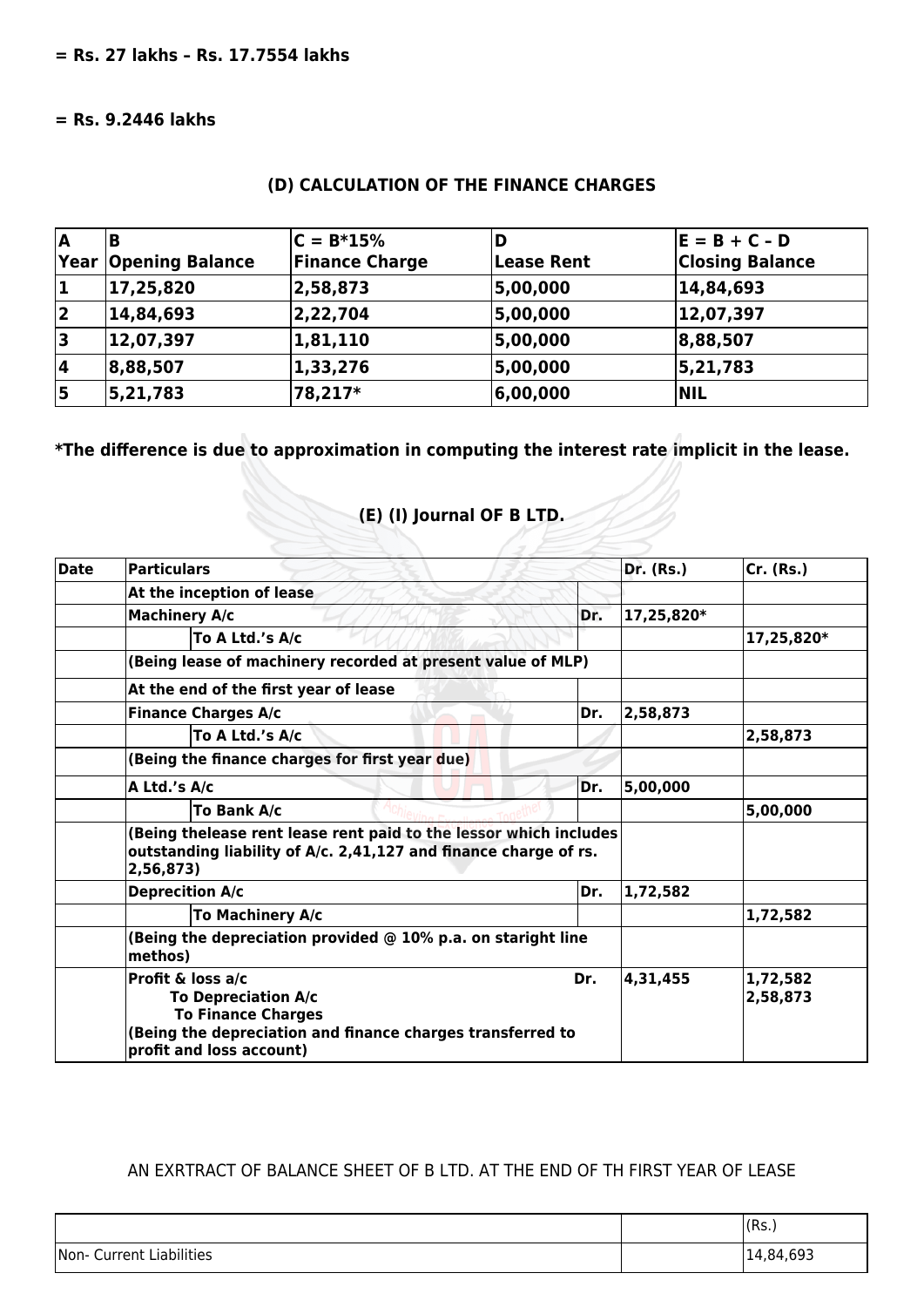| Long- term Borrowings (Lessor) |               |  |
|--------------------------------|---------------|--|
| Non- Current Assets            |               |  |
| Fixed Assets:                  |               |  |
| Tangible Assets                |               |  |
| Plant & Equipment on Lease     | 17,25,820     |  |
| Less: Total Depreciation       | (17, 25, 820) |  |

## **(II) Journal OF A LTD.**

| Date                        | <b>Particulars</b>                                                                           |                                                  |     |     | Dr. (Rs.) | Cr. (Rs.) |
|-----------------------------|----------------------------------------------------------------------------------------------|--------------------------------------------------|-----|-----|-----------|-----------|
| Ist Yr<br>Beg               | Lease Recievable A/c<br>To Machinery A/c                                                     |                                                  |     | Dr. | 17,75,540 | 17,75,540 |
|                             |                                                                                              | (Being Finance Lease recorded at Net Investment) |     |     |           |           |
| lst Yr<br><b>End</b>        | <b>Bank A/c</b><br>Dr.<br>To Lease Recievables A/c<br>$[Rs. 17, 75, 540 - Rs. 15, 41, 860*]$ |                                                  |     |     | 5,00,000  | 2,33,680  |
|                             | To Finance Income A/c [Rs. 5,00,000 - Rs. 2,33,680]                                          |                                                  |     |     |           | 2,66,320  |
|                             | (Being Actual Lease Rental received)                                                         |                                                  |     |     |           |           |
| <b>Ist Yr</b><br><b>End</b> | <b>Finance Income A/c</b><br>To $P \& L A/c$                                                 |                                                  | Dr. |     | 2,66,320  | 2,66,320  |
|                             | (BeingtheT/F of Lease Rental Income to P& L A/c)                                             |                                                  |     |     |           |           |

#### **AN EXTRACT OF BALANCE SHEET OF A LTD. AT THE END OF FIRST YEAR OF LEASE**

| <b>Particulars</b>                    | <b>Year</b> | <b>Amount</b> | <b>IPV Factor</b> | IPV     |
|---------------------------------------|-------------|---------------|-------------------|---------|
| <b>Annual Lease Payments</b>          | 1-4         | 5 lakhs       | 12.855            | 14.275  |
| <b>Guaranteed Residual Value(GRV)</b> | д           | 1 lakh        | 0.5718            | 0.5718  |
| Unguaranteed Residual Value( UGRV)    | 14          | 1 lakh        | 0.5718            | 0.5718  |
| <b>Present value of GI</b>            |             |               | <b>Total</b>      | 15.4186 |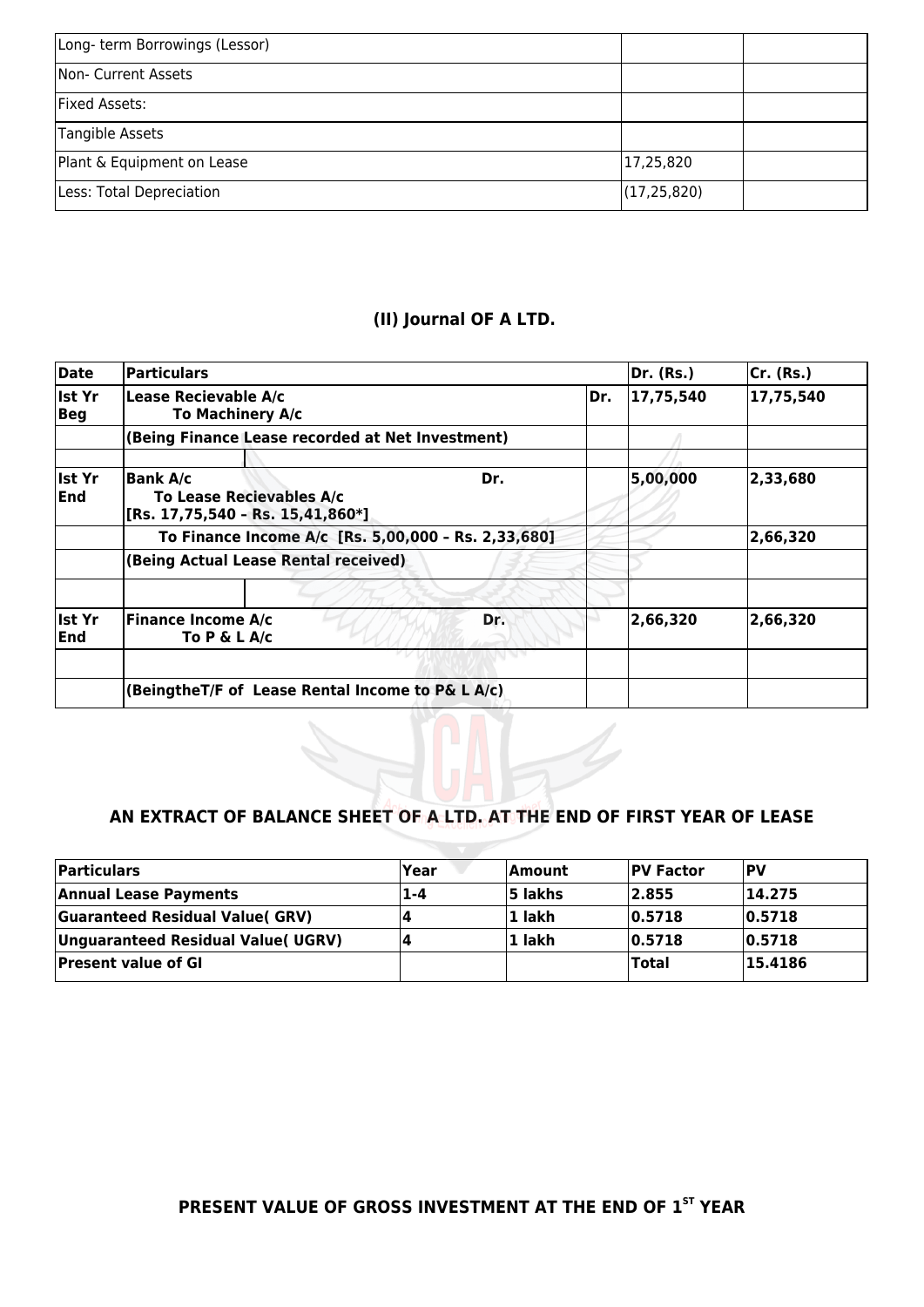| <b>Particulars</b>                     | <b>Years</b> | <b>Amount</b>  | <b>PV Factor</b> | <b>IPV</b> |
|----------------------------------------|--------------|----------------|------------------|------------|
| <b>Annual Lease Payment</b>            | $1 - 4$      | <b>5 lakhs</b> | 2.855            | 14.275     |
| <b>Guaranteed Residual Value (GRV)</b> |              | l1 lakh        | 0.5718           | 0.5718     |
| Unuaranteed Residual Value (UGRV)      |              | 1 lakh         | 0.5718           | 0.5718     |
| <b>Present Value of GI</b>             |              |                | <b>Total</b>     | 15.4186    |

#### **(5 MARKS)**

**d)**

#### **STATEMENT OF PROFIT AND LOSS**

| Particulars                     | 2016         | 2017     | 2018     |
|---------------------------------|--------------|----------|----------|
| <b>Profit (Loss) before tax</b> | (2,00,000)   | 1,00,000 | 1,20,000 |
| <b>Less: Tax Expenses</b>       |              |          |          |
| Current Tax (W. N. 1)           |              |          | (8,000)  |
| Deffered Tax (W.N. 2.)          | (80,000)     | 40,000   | 40,000   |
| <b>Profit (Loss) after tax</b>  | (1, 20, 000) | 60,000   | 72,000   |
|                                 |              |          |          |
| <b>Working Notes:-</b>          |              |          |          |

### **1. CALCULATION OF CURRENT TAX**

| <b>Particulars</b>              | 2016       | 2017     | 2018     |
|---------------------------------|------------|----------|----------|
| <b>Profit (Loss) before tax</b> | (2,00,000) | 1.00,000 | 1,20,000 |
| Less: b/f Losses                |            | 1.00.000 | 1,00,000 |
| <b>Taxable Income</b>           | (2,00,000) | ١O       | 20,000   |
| <b>Current Tax @ 40%</b>        |            |          | 8,000    |

## **CALCULATION OF DEFFERED TAX**

| <b>Particulars</b>                         | 2016        | 2017         | 2018         |
|--------------------------------------------|-------------|--------------|--------------|
| $ I.$ Opening Balance of TD*               |             | 2,00,000     | 1,00,000     |
| $\parallel$ . Addition of TD*              | 2,00,000    |              |              |
| $\mathsf K$ . Less: Reversal of TD*        |             | 1,00,000     | 1,00,000     |
| L. Total                                   | 2,00,000    | 1,00,000     |              |
| M. Tax Rate                                | 40%         | 40%          | 40%          |
| <b>N. DTL/DTA</b>                          | 80,000(DTA) | 40,000 (DTA) |              |
| <b>O. Less: Opening Balance of DTL/DTA</b> | 10          | 80,000(DTA)  | 40,000 (DTA) |
| <b>P. Debited / Credited to P7L</b>        | 80,000Cr.   | 40,000Dr.    | 40,000Dr.    |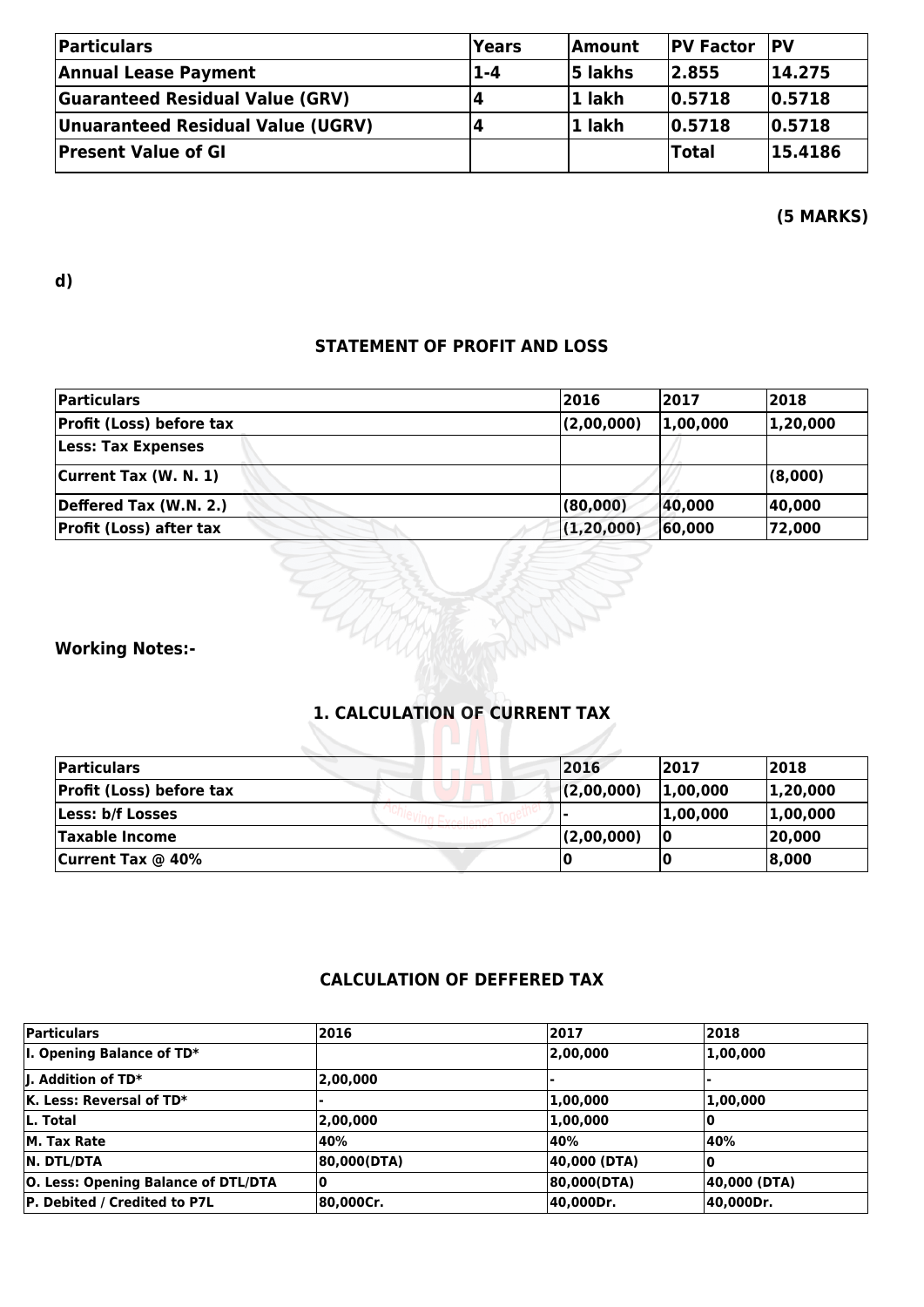| Q. Journal Entry | Deffered Tax Assest<br><b>Dr.Rs.80.000</b><br>To P& L A/c<br>(Being the recording of DTA) | 80,000 | $ P\&L A/c$ Dr.<br><b>Rs.40.000</b><br>To deffered Tax<br>Assest A/cRs.40,000<br>$ $ (Being the<br> cancellation of<br><b>DTA)</b> | $P \& L A/c$<br>Dr.<br>Rs.40,000<br>To Deffered Tax<br>Assest $A/c$ Rs. 40,000<br>(Being the cancellation<br>lof DTA) |
|------------------|-------------------------------------------------------------------------------------------|--------|------------------------------------------------------------------------------------------------------------------------------------|-----------------------------------------------------------------------------------------------------------------------|
|------------------|-------------------------------------------------------------------------------------------|--------|------------------------------------------------------------------------------------------------------------------------------------|-----------------------------------------------------------------------------------------------------------------------|

#### **\* Timimg Difference**

**(5 Marks)**

**Ans-2**

## **BALANCE SHEET OF M/S PQR & CO. AS AT 31ST MARCH, 2018**

| Liabilities                                                    | Rs.                              | <b>Assets</b>                                                       | Rs.       |
|----------------------------------------------------------------|----------------------------------|---------------------------------------------------------------------|-----------|
| <b>Capitals:</b><br>l P<br>$\frac{ \mathsf{Q} }{ \mathsf{R} }$ | 5,52,000<br>3,68,000<br>1,84,000 | Building (1,00,000 + Rs. 60,000)                                    | 1,60,000  |
| <b>Sundry Creditors</b><br>$(Rs. 1, 20, 000 + 01, 16, 000)$    | 2,36,000                         | <b>Plant &amp; Machinery</b><br>$(Rs. 2, 50, 000 + Rs. 2, 00, 000)$ | 4,50,000  |
| <b>Bank Overdraft</b>                                          | 80,000                           | <b>Office Equipment</b><br>$(Rs. 20,000 + Rs. 6,000)$               | 26,000    |
|                                                                |                                  | <b>Stock in trade</b><br>$(Rs. 1,44,000 + Rs. 1,68,000)$            | 3,12,000  |
|                                                                |                                  | <b>Sundry Debtors</b><br>$(Rs. 1,60,000 + Rs. 2,00,000)$            | 3,60,000  |
|                                                                |                                  | <b>Less: Provision</b><br>$(Rs. 12,000 + Rs. 26,000)$               | (38,000)  |
|                                                                |                                  |                                                                     | 3,22,000  |
|                                                                |                                  | <b>Bank Balance</b><br>$(Rs. 30,000 + Rs. 90,000)$                  | 1,20,000  |
|                                                                |                                  | <b>Cash in hand</b>                                                 | 30,000    |
|                                                                | 14,20,000                        |                                                                     | 14,20,000 |

## **PARTNER'S CAPITAL ACCOUNTS IN THE BOOKS OF P & CO.**

**Dr.** 

 **Cr.**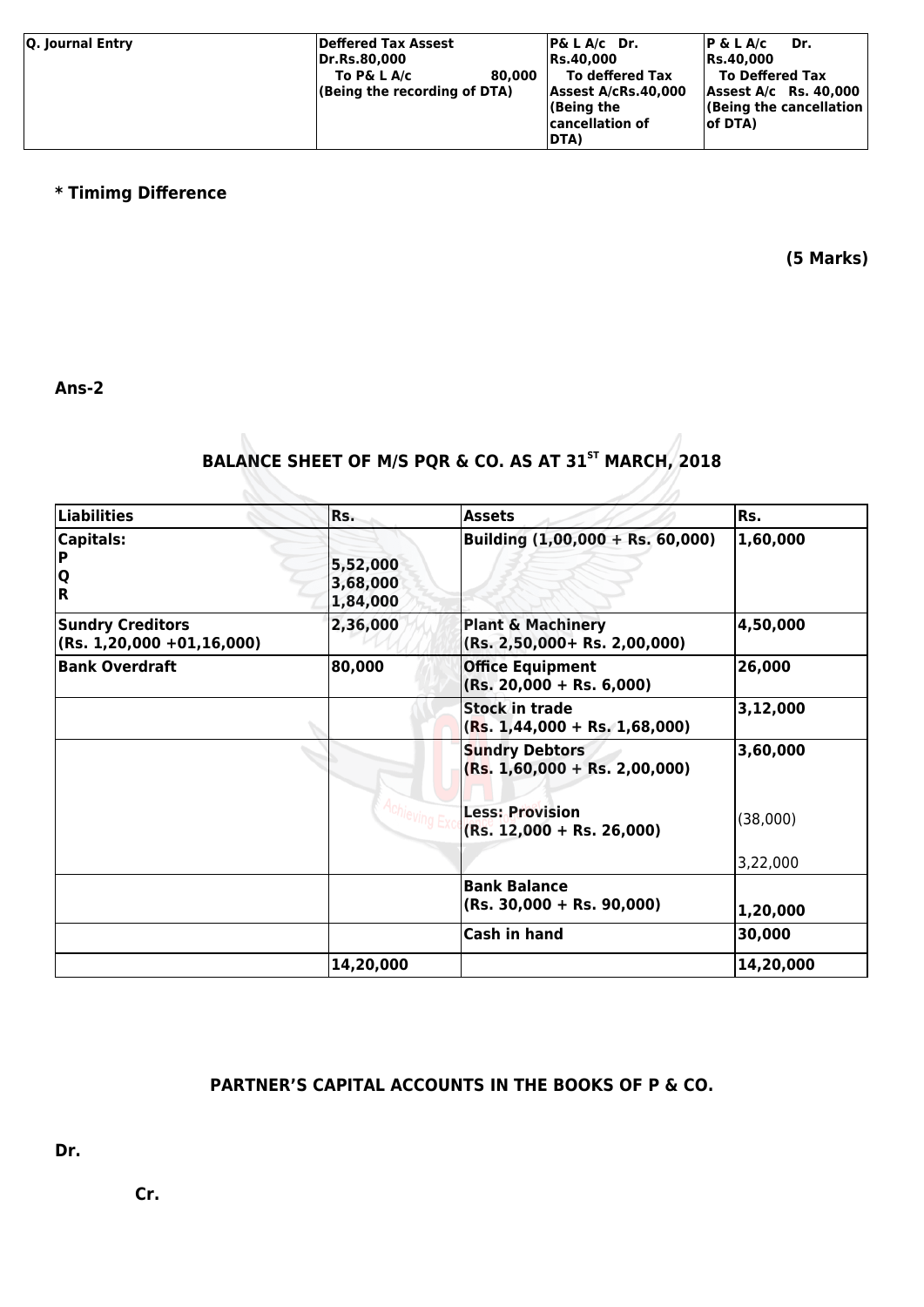| Particulars      | (Rs.)    | Q<br>(Rs.) | <b>Assets</b>               | (Rs.)    | ΙQ<br>(Rs.) |
|------------------|----------|------------|-----------------------------|----------|-------------|
| To M/s PQR & Co. | 4,89,000 | 2,43,000   | By Balance b/d              | 2,40,000 | 1,60,000    |
|                  |          |            | By Reserve (3: 1)           | 37,500   | 12,500      |
|                  |          |            | By Realization A/c (Profit) | 2,11,500 | 70,500      |
|                  | 4,89,000 | 2,43,000   |                             | 4,89,000 | 2,43,000    |

## **PARTNER'S CAPITAL ACCOUNTS IN THE BOOKS OF R & CO.**

**Dr.** 

 **Cr.**

| Particulars      | D<br>(Rs.) | IО<br>(Rs.) | <b>Assets</b>               | (Rs.)    | IR.<br>(Rs.) |
|------------------|------------|-------------|-----------------------------|----------|--------------|
| To M/s PQR & Co. | 3,68,000   | 1,84,000    | <b>By Balance b/d</b>       | 2,00,000 | 1,00,000     |
|                  |            |             | By Reserve (2: 1)           | 1,00,000 | 50,000       |
|                  |            |             | By Realization A/c (Profit) | 68,000   | 34,000       |
|                  | 3,68,000   | 1,84,000    |                             | 3,68,000 | 1,84,000     |



**Working Notes:-**

## i. **COMPUTYATION OF PURCHASE CONSIDERATION**

| Particulars                  | $ P \& Co. (Rs.)$ | $R \& Co. (Rs.)$ |
|------------------------------|-------------------|------------------|
| <b>Assets:</b>               |                   |                  |
| Goodwill                     | 1,20,000          | 60,000           |
| <b>Building</b>              | 1,00,000          | 60,000           |
| <b>Plant &amp; Machinery</b> | 2,50,000          | 2,00,000         |
| Office equipment             | 20,000            | 5,000            |
| <b>Stock in trade</b>        | 1,44,000          | 1,68,000         |
| <b>Sundry Debtors</b>        | 1,60,000          | 2,00,000         |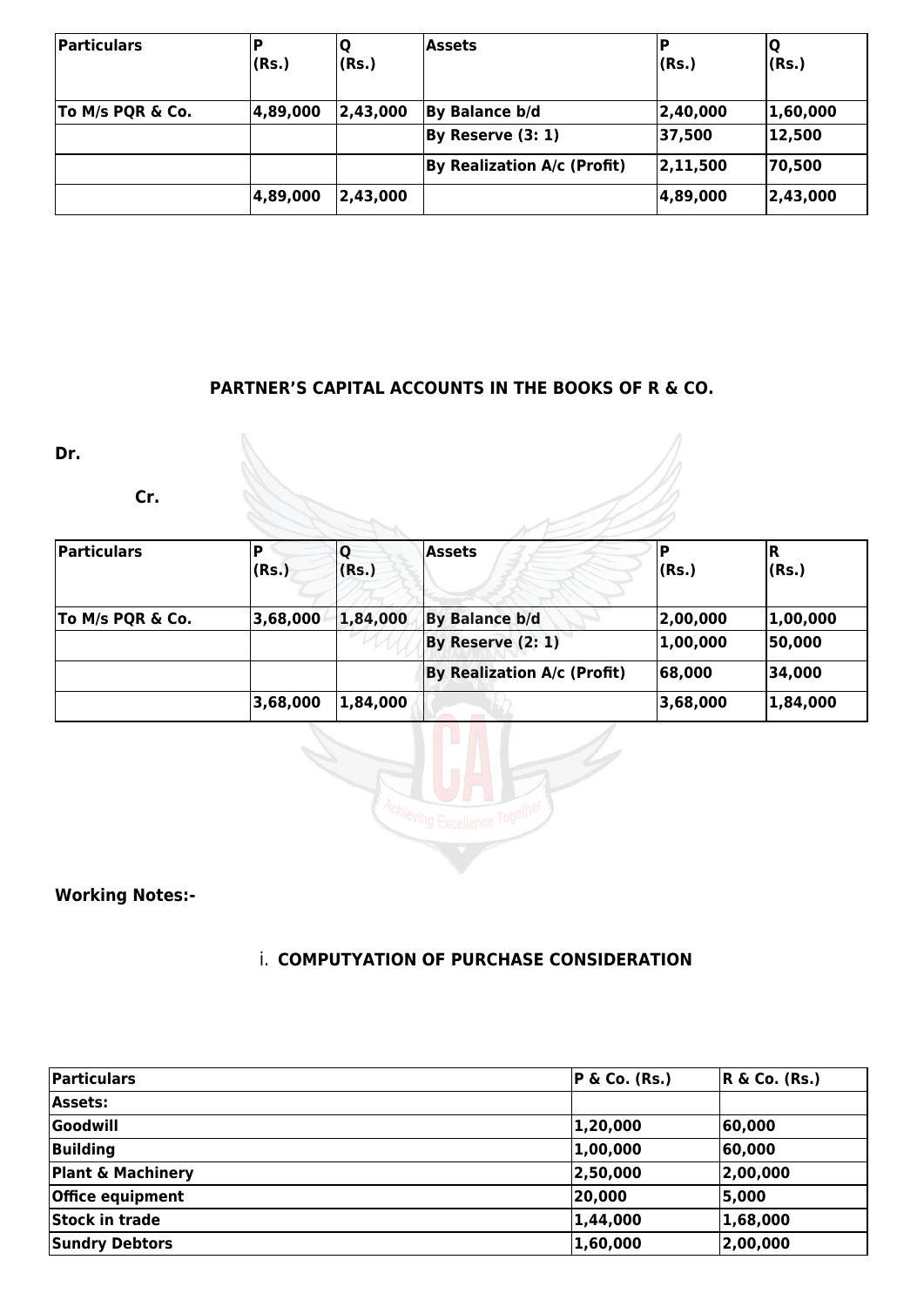| <b>Bank Balance</b>                 | 30,000   | 90,000   |
|-------------------------------------|----------|----------|
| Cash in hand                        | 20,000   | 10,000   |
| Due from R & Co.                    | 1,00,000 |          |
| (A)                                 |          |          |
| Less: Liabilities:                  |          |          |
| <b>Creditors</b>                    | 1,20,000 | 1,16,000 |
| <b>Provision for doubtful debts</b> | 12,000   | 26,000   |
| Due to P & Co.                      |          | 1,00,000 |
| <b>Bank Overdraft</b>               | 80,000   |          |
| $ $ (B)                             | 2,12,000 | 2,42,000 |
| <b>Purchase Consideration (A-B)</b> | 7,32,000 | 5,52,000 |

## **II. COMPUTATION OF PROPORTIONATE CAPITAL**

| M/S PQR & Co. ( Purchase Consideration) (Rs. 7,32,000 + Rs. 5,52,000) | 12,84,000  |
|-----------------------------------------------------------------------|------------|
| Less: Goodwill Adjustment                                             | (1,80,000) |
| Total Capital of new firm (Distributed in ration 3: 2: 1)             | 11,04,000  |
| <b>P's Proportionate Capital</b>                                      | 5,52,000   |
| Q's Proportionate Capital                                             | 3,68,000   |
| <b>R's Proportionate Capital</b>                                      | 1,84,000   |



#### **III. COMPUTATION OF CAPITAL ADJUSTMENT**

| P(Rs.)   | $ Q$ (Rs.) | $R$ (Rs.) | <b>Total</b> |
|----------|------------|-----------|--------------|
| 4,89,000 | 2,43,000   |           | 7,32,000     |
|          | 3,68,000   | 1,84,000  | 5,52,000     |
| 4,89,000 | 6, 11, 000 | 1,84,000  | 12,84,000    |
| (90,000) | (60,000)   | (30,000)  | (1,80,000)   |
| 3,99,000 | 5,51,000   | 1,54,000  | 11,04,000    |
| 5,52,000 | 3,68,000   | 1,84,000  | 11,04,000    |
| 1,53,000 | (1,83,000) | 30,000    |              |
|          |            |           |              |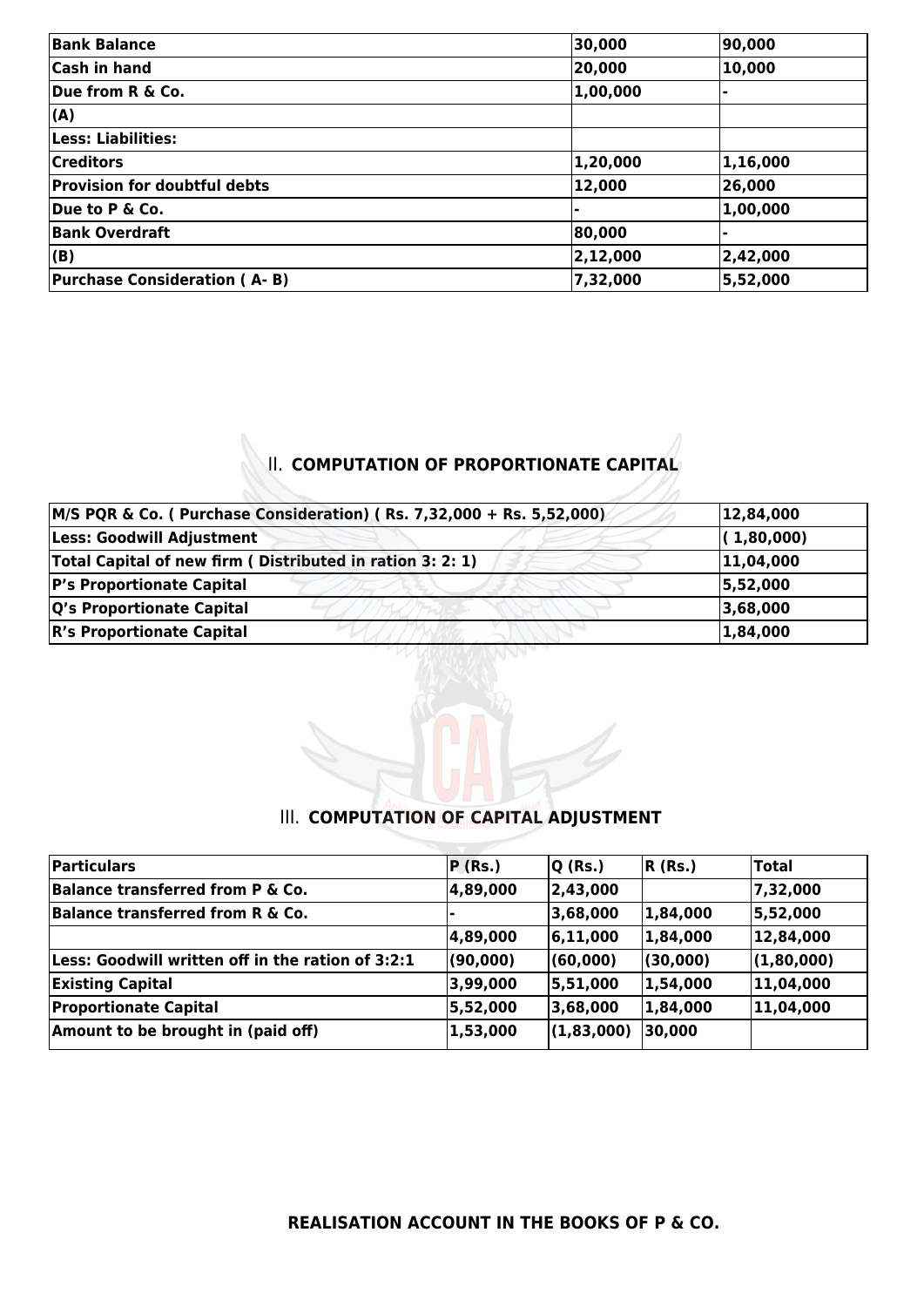| <b>Particulars</b>                                          |  | (Rs.)    | Particulars                                  | (Rs.)    |
|-------------------------------------------------------------|--|----------|----------------------------------------------|----------|
| <b>To Building</b>                                          |  | 50,000   | <b>By Creditors</b>                          | 1,20,000 |
| <b>To Plant &amp; Machinery</b>                             |  | 1,50,000 | <b>By Bank Overdraft</b>                     | 80,000   |
| <b>To Office Equipment</b>                                  |  | 20,000   | By M/S PQR & Co.<br>(Purchase Consideration) | 7,32,000 |
| <b>To Stock in Trade</b>                                    |  | 1,20,000 |                                              |          |
| <b>To Bank balance</b>                                      |  | 30,000   |                                              |          |
| <b>To Sundry Debtors</b>                                    |  | 1,60,000 |                                              |          |
| To Cash in hand                                             |  | 20,000   |                                              |          |
| To Due from R & Co.                                         |  | 1,00,000 |                                              |          |
| To Profit on Realization t/t to:                            |  | 2,82,000 |                                              |          |
| 2,11,500<br>P's Capital A/c<br>$ Q's$ Capital A/c<br>70,500 |  |          |                                              |          |
|                                                             |  | 9,32,000 |                                              | 9,32,000 |
|                                                             |  |          |                                              |          |

## **REALISATION ACCOUNT IN THE BOOKS OF R & CO.**

**Dr.** 

#### **Cr.**

| Particulars                                                 |  | (Rs.)    | Particulars                                  | (Rs.)    |
|-------------------------------------------------------------|--|----------|----------------------------------------------|----------|
| To Building                                                 |  | 60,000   | <b>By Creditors</b>                          | 1,20,000 |
| To Plant & Machinery                                        |  | 1,60,000 | <b>By Bank Overdraft</b>                     | 80,000   |
| <b>To Office Equipment</b>                                  |  | 6,000    | By M/S PQR & Co.<br>(Purchase Consideration) | 7,32,000 |
| To Stock in Trade                                           |  | 1,40,000 |                                              |          |
| <b>To Bank balance</b>                                      |  | 90,000   |                                              |          |
| <b>To Sundry Debtors</b>                                    |  | 200,000  |                                              |          |
| To Cash in hand                                             |  | 10,000   |                                              |          |
| To Profit on Realization t/t to:                            |  | 1,02,000 |                                              |          |
| 68,000<br>$ Q's$ Capital A/c<br>$R's$ Capital A/c<br>34,000 |  |          |                                              |          |
|                                                             |  | 7,68,000 |                                              | 7,68,000 |
|                                                             |  |          |                                              |          |

HARRI

**(20 Marks)**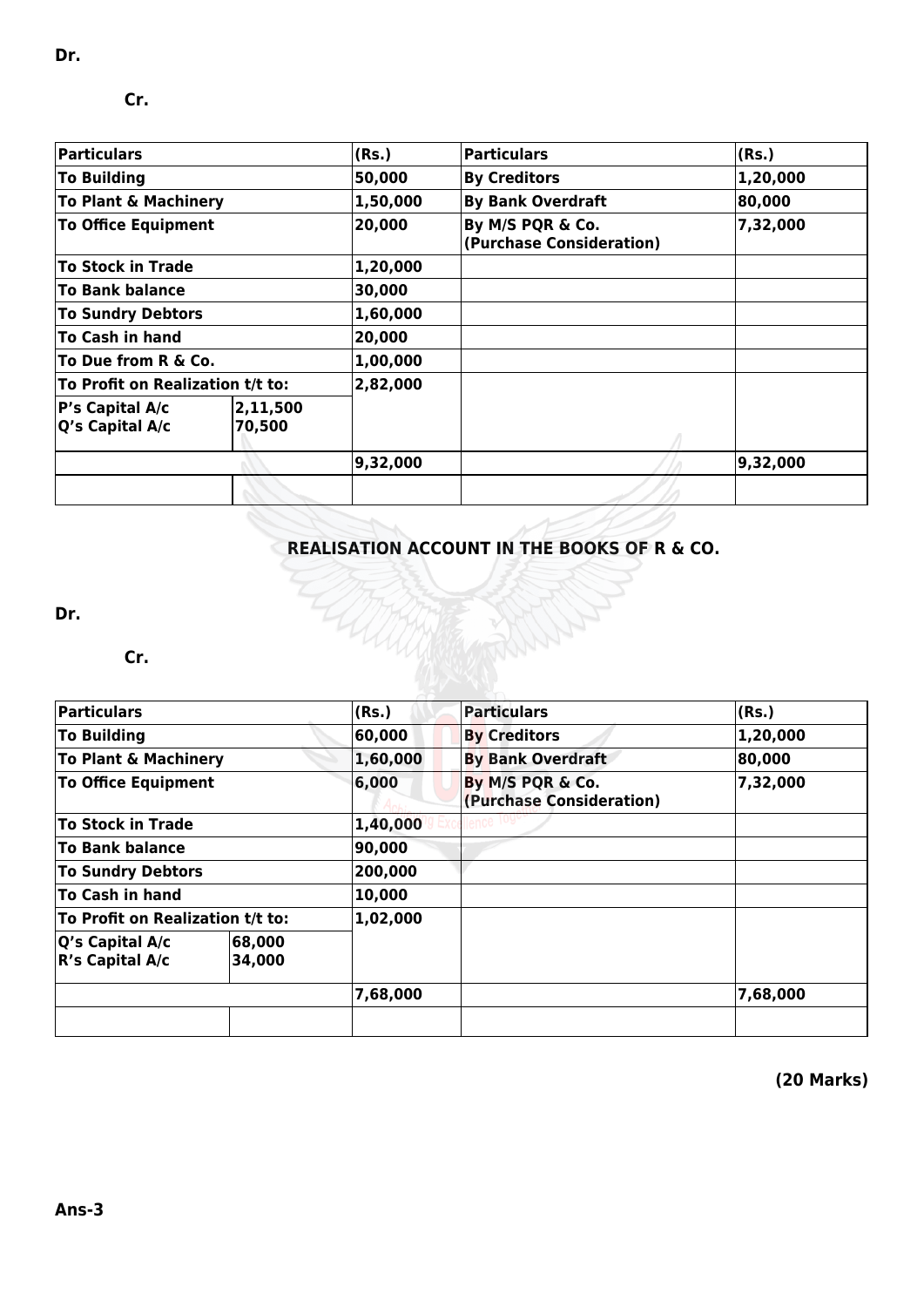#### **(I) COMPUTATION OF VALUE OF NET ASSESTS FOR EQUITY SHAREHOLDERS RS. (LAKHS)**

| <b>Particulars</b>                                 | X Ltd. | Y Ltd. |
|----------------------------------------------------|--------|--------|
| <b>Total Assets at their Current Values:</b>       |        |        |
| <b>Goodwill</b>                                    | 0.48   | 0.38   |
| <b>Net tangible Block</b>                          | 20.90  | 8.36   |
| Non- Current Investment                            | 4.16   | 6.26   |
| <b>Current Assets</b>                              | 8.26   | 5.40   |
|                                                    | 33.80  | 20.40  |
| $ 2$ . Less: Liabilities at their Current Amounts: |        |        |
| 12 % Debentures [Interest /15%]                    | 1.60   | 0.80   |
| <b>Current Liabilities</b>                         | 1.00   | 2.20   |
| 8 % Pref. Share Capital                            | 1.20   | 2.40   |
|                                                    | 3.80   | 5.40   |
| 3. Net assets for Equity Shareholders [A-B]        | 30.00  | 15.00  |

#### **(II) CALCULATIONS OF NO. OF EQUITY SHARES TO BE ISSUED BY PURCHASING COMPANY**

マレノノム

| Particulars                                        | X Ltd.    | lY Ltd.   | <b>Total</b> |
|----------------------------------------------------|-----------|-----------|--------------|
| $ 1.$ Total Value (as calculated above)            | 30,00,000 | 15,00,000 | 45,00,000    |
| 2. Issue Price of an Equity Share                  | 15        | 15        | 15           |
| $ 3.$ No. Of equity shares to be issued by $[A/B]$ | 2,00,000  | 1,00,000  | 3,00,000     |
| <b>Equity Share Capital @ 8</b>                    | 16,00,000 | 8,00,000  | 24,00,000    |
| Security Premium @ rs. 7                           | 14,00,000 | 7,00,000  | 21,00,000    |

#### **III. CALCULATION OF PURCHASING CONSIDERATION**

| <b>Particulars</b>         | X Ltd.    | 'Y Ltd.   | <b>Total</b> |
|----------------------------|-----------|-----------|--------------|
| Equity shares $@$ Rs.15    | 30,00,000 | 15,00,000 | 45,00,000    |
| 9 % Pref. Shares @ Rs. 125 | 1,20,000  | 2,40,000  | 3,60,000     |
| <b>'Total</b>              | 31,20,000 | 17,40,000 | 48,00,000    |

**Note:** According to AS- 14, the amount paid by purchasing Company to discharge the debentures holders and the liquation expenses of Vendor Company are not considered as part of purchase consideration.

**(15 Marks)**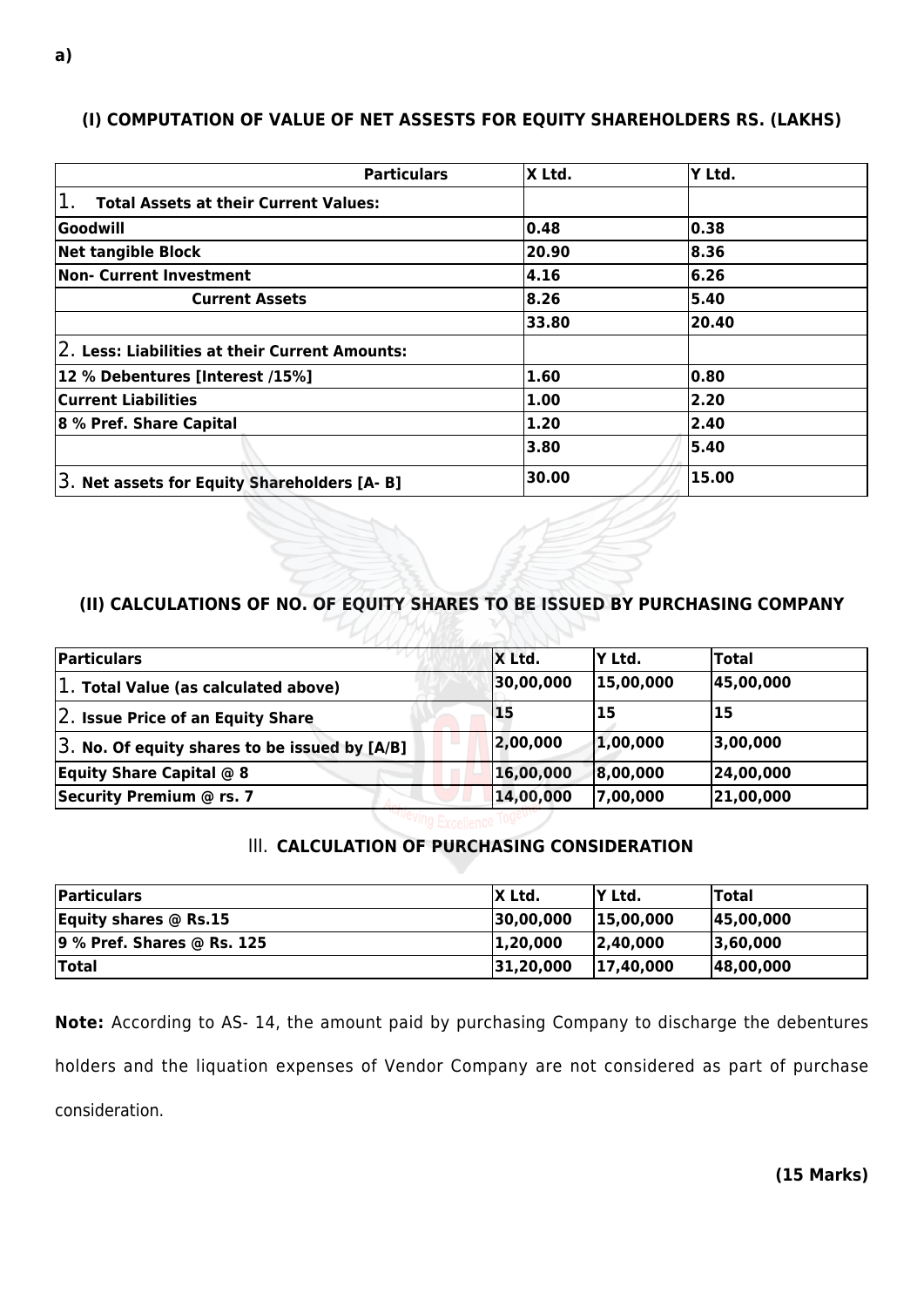#### **(A) STATEMENT DETERMINING THE MAX. NUMBER OF SHARES TO BE BOUGHT BACK**

| Particulars*                             | Situation 1<br>(Loan 1800) | <b>Situation 2</b><br>Loan 1200) | <b>Situation 3</b><br>(Loan 1500) |
|------------------------------------------|----------------------------|----------------------------------|-----------------------------------|
| <b>Shares Outstanding Test</b>           | 8.25                       | 18.25                            | 8.25                              |
| <b>Resources Test</b>                    | 6.25                       | 16.25                            | 6.25                              |
| Debt Equity Ratio                        | Nil                        | 3.75                             | <b>Nil</b>                        |
| Maximum number of shares that can<br> be |                            |                                  |                                   |
| <b>Bought back [least of above]</b>      | Nil                        | 3.75                             | <b>Nil</b>                        |

#### **JOURNAL ENTRIES FOR BUY (APPLICABLE ONLY FOR SITUATION 2)**

#### **(RS. IN CRORES)**

|                         |                                                                                                                                                                                                                             |                  | (RS. IN CRORES) |
|-------------------------|-----------------------------------------------------------------------------------------------------------------------------------------------------------------------------------------------------------------------------|------------------|-----------------|
| Date                    | <b>Particulars</b>                                                                                                                                                                                                          | <b>Dr.</b> (Rs.) | Cr. (Rs.)       |
| 1                       | <b>Equity Share Buy Back A/c</b><br>Dr.<br>To Bank A/c<br>(Being buy back of 3.75 crores shares of Rs. 10<br>each @ Rs. 30 per share)                                                                                       | 112.50           | 112.50          |
| $\overline{\mathbf{2}}$ | <b>Equity Share Capital A/c</b><br>Dr.<br><b>Security Premium A/c</b><br>Dr.<br>To Equity Share Buy back A/c<br>(Being cancellation of shares bought back)                                                                  | 37.50<br>75.00   | 112.50          |
| 3                       | <b>General Reserve A/c</b><br>Dr.<br>To Capital Redemption Reserve A/c<br>(Being transfer of free reserves to capital<br>redemption reserve to the extend of nominal<br>value of capital redeemed through free<br>reserves) | 37.50            | 37.50           |

**Note: Under situation 1 & 3 the company does not quality for buy back of shares as per the**

**provision of Section 68 of The Companies Act, 2018.**

#### **Working Notes:**

i. **Shares Outstanding Test:**

**Max. No. of Shares that can be bought back = 25% of 33 = 8.25 crores**

ii. **Resource Test:**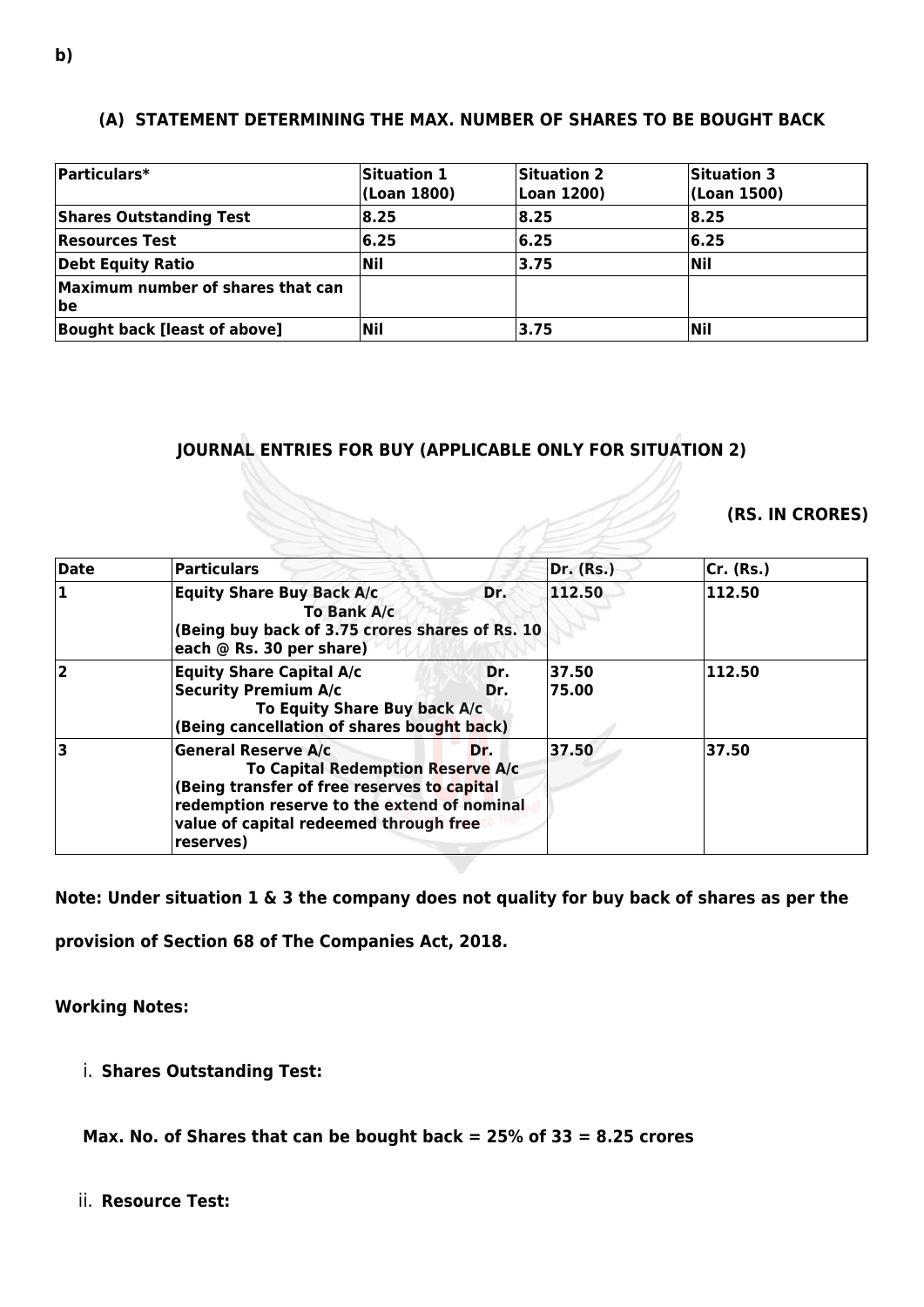#### **= [25% of (Paid up Capitals +Free Reserves)/ Buy Back Price per share**

#### **= [25 % (Rs. 330+ 420)/Rs.30 = 6.25 crores**

| Particulars*                                                                                                     | Situation1 | <b>Situation 2</b>     | <b>Situation 3</b> |
|------------------------------------------------------------------------------------------------------------------|------------|------------------------|--------------------|
| $ 1.$ Loan Funds (Rs. In crores)                                                                                 | 1,800      | 1,200                  | 1,500              |
| $ 2.$ Minimum Equity to be maintained after<br>buy back in the ratio of $2:1$ (Rs. In crores)                    | 900        | 600                    | 750                |
| 3. Present Equity Shareholders Funds (Rs. In<br>crores)                                                          | 750        | 750                    | 750                |
| $\sqrt{4}$ . Future Equity Shareholder's Funds                                                                   | N.A.       | 712.50<br>$(750-37.5)$ | N.A.               |
| $ 5.$ Maximum permitted buy back of Equity<br>$ $ (Rs. In crores ) [(b)-(c)]                                     | <b>Nil</b> | 112.50                 | <b>Nil</b>         |
| $6.$ Maximum number of shares that can be<br>bought back @ Rs. 30 per shares (shares in<br>crores) [(d)/Rs. 30)] | <b>Nil</b> | 3.75                   | <b>Nil</b>         |

**Note: Infrastructure Development Reserve and Capital Redemption Reserve are not free**

**reserves.**

**Step 2: Max No of Equity Shares that can be bought back**

 **= Least of 8.25 or 6.25 or 3.75**

#### **= Max. 3.75 crores Shares can be bought back**

**Notes: Let X= Amount to be t/f to CRR; Y = Maximum permitted buyback of Equity**

 **Y = 750- X- 600 …Eq. I**

$$
X = (Y/30) \times 10 = Y/3
$$
 ... Eq. II

**By Solving both the Equation**

 **X = Rs. 37.5 crores, Y = Rs. 150 – Rs. 37.5 = Rs. 112.5 crores**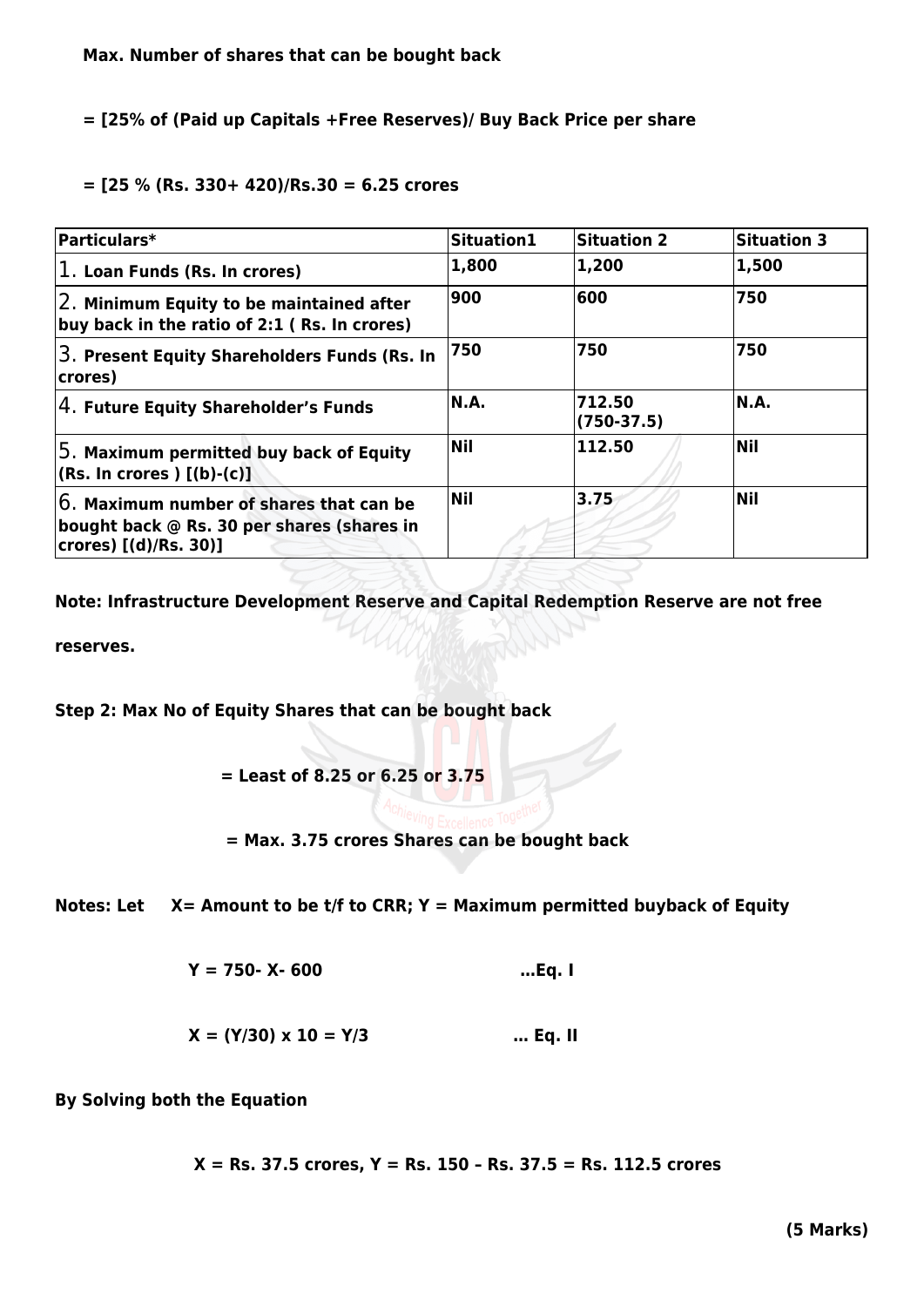#### **Ans-4**

**a)**

## **BALANCE SHEET OF CANHD BANK LTD. AS ON 31ST MARCH, 2018**

| <b>Particulars</b>                       |                | Schedule No. As on 31 <sup>st</sup> March<br>2018 (Rs.'000) | $\overline{\mathsf{As}}$ on 31st March<br>2017 (Rs.'000) |
|------------------------------------------|----------------|-------------------------------------------------------------|----------------------------------------------------------|
| <b>Capital and liabilities</b>           |                |                                                             |                                                          |
| <b>Capital</b>                           | 1              | 19,00,000                                                   |                                                          |
| <b>Reserve &amp; Surplus</b>             | 2              | 20,24,000                                                   |                                                          |
| <b>Deposits</b>                          | 3              | 13,75,000                                                   |                                                          |
| <b>Borrowing</b>                         | 4              | 7,72,30                                                     |                                                          |
| <b>Other liabilties &amp; provisions</b> | 5              | 1,14,20                                                     |                                                          |
| <b>Total</b>                             |                | 61,86,00                                                    |                                                          |
| <b>Assets:</b>                           |                |                                                             |                                                          |
| <b>Cash abd balance with</b>             |                |                                                             |                                                          |
| <b>Reserve Bank Of India</b>             | 6              | 7,50,00                                                     |                                                          |
| <b>Balance with bank and Money at</b>    |                |                                                             |                                                          |
| <b>Call and short notes</b>              | 7              | 7,23,50                                                     |                                                          |
| <b>Investments</b>                       | 8              | 16,71,30                                                    |                                                          |
| <b>Advances</b>                          | $\overline{9}$ | 19,60,00                                                    |                                                          |
| <b>Fixed Aseests</b>                     | $\overline{9}$ | 19,60,00                                                    |                                                          |
| <b>Other Aseests</b>                     | 10             | 6,35,00                                                     |                                                          |
| <b>Total</b>                             |                | 61,86,00                                                    |                                                          |
| <b>Contigent Liabilities</b>             | 12             | 5,65,00                                                     |                                                          |
| <b>Bills for collection</b>              |                | 4,35,00                                                     |                                                          |

#### **CANHD BANK LTD.**

#### **PROFITAND LOSS ACCOUNT FOR THE YEAR ENDED 31.3.2018**

| <b>Particulars</b>   |    | Schedule No. As on 31 <sup>st</sup> March<br>$ 2018$ (Rs.'000) | As on 31 <sup>st</sup> March<br>$ 2017$ (Rs.'000) |
|----------------------|----|----------------------------------------------------------------|---------------------------------------------------|
| II. Income:          |    |                                                                |                                                   |
| Intersest & Discount | 13 | 10,00,000                                                      |                                                   |
| Other income         | 14 | 98,00                                                          |                                                   |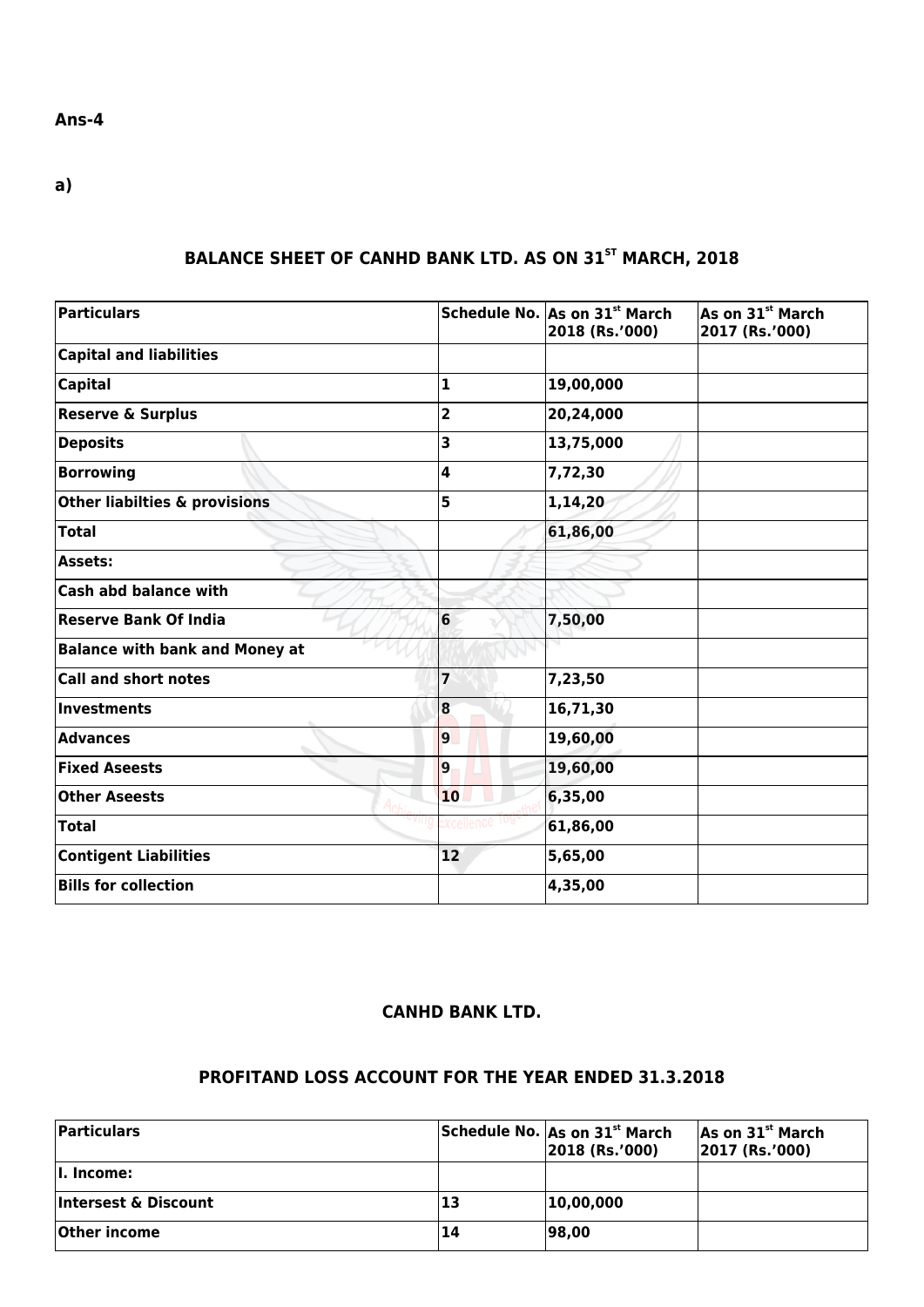|                                        |           | 10,98,00  |  |
|----------------------------------------|-----------|-----------|--|
| II. Expenditure:                       |           |           |  |
| Interest Expended                      | 15        | 79,50     |  |
| <b>Operating Expenses</b>              | <b>16</b> | 4,59,50   |  |
|                                        |           | 5,39,000  |  |
| III. Profit/ Loss:                     |           |           |  |
| Net Profit for the year                |           | 5,59,00   |  |
| Profit b/f                             |           | 65,00     |  |
|                                        |           | 6, 24, 00 |  |
| IV. Appropraitness:                    |           |           |  |
| Transfer to Statutory Resrves @ 25%    |           | 1,39,75   |  |
| Balances carried over to Balance Sheet |           | 4,84,25   |  |
|                                        |           | 6, 24, 00 |  |

 $\mathscr{A}$ 

|                                               | As on 31st March 2018 As on 31st March<br>(Rs.'000) | 2017 (Rs.'000) |
|-----------------------------------------------|-----------------------------------------------------|----------------|
| Schedule 1- Capital                           |                                                     |                |
| <b>III For Other Banks</b>                    |                                                     |                |
| <b>Authorised Capital: Shares of Rs each</b>  |                                                     |                |
| <b>Issued Capital: Shares of Rs each</b>      | NN                                                  |                |
| <b>Subscribed Capital: Shares of Rs  each</b> |                                                     |                |
| Called up Capital: Shares of Rs  each         |                                                     |                |
|                                               | 19,00,000                                           |                |
| Total                                         | 19,00,000                                           |                |
| <b>Schedule 2- Reserves &amp; Surplus</b>     |                                                     |                |
| <b>I Statutory Reserves</b>                   |                                                     |                |
| <b>Opening Balance</b>                        | 14,00,000                                           |                |
| <b>Additions during the year</b>              | 1,39,75                                             |                |
|                                               | 15,39,75                                            |                |
| V. Balance in Profit and Loss Account         | 4,84,25                                             |                |
| $\sf {Total}$                                 | 20,24,00                                            |                |
| <b>Schedule 3- Deposits</b>                   |                                                     |                |
| A I. Demand Deposits                          | 9,95,00                                             |                |
| <b>II. Saving Bank Deposits</b>               | 1,50,00                                             |                |
| III. Trerm Deposits                           | 2,30,50                                             |                |
| <b>Total</b>                                  | 13,75,50                                            |                |
| <b>Svhedule 4- Borrowings</b>                 |                                                     |                |
| I. Borrowing in India                         |                                                     |                |
| II. Other banks                               | 7,72,30                                             |                |
| Total                                         | 7,72,30                                             |                |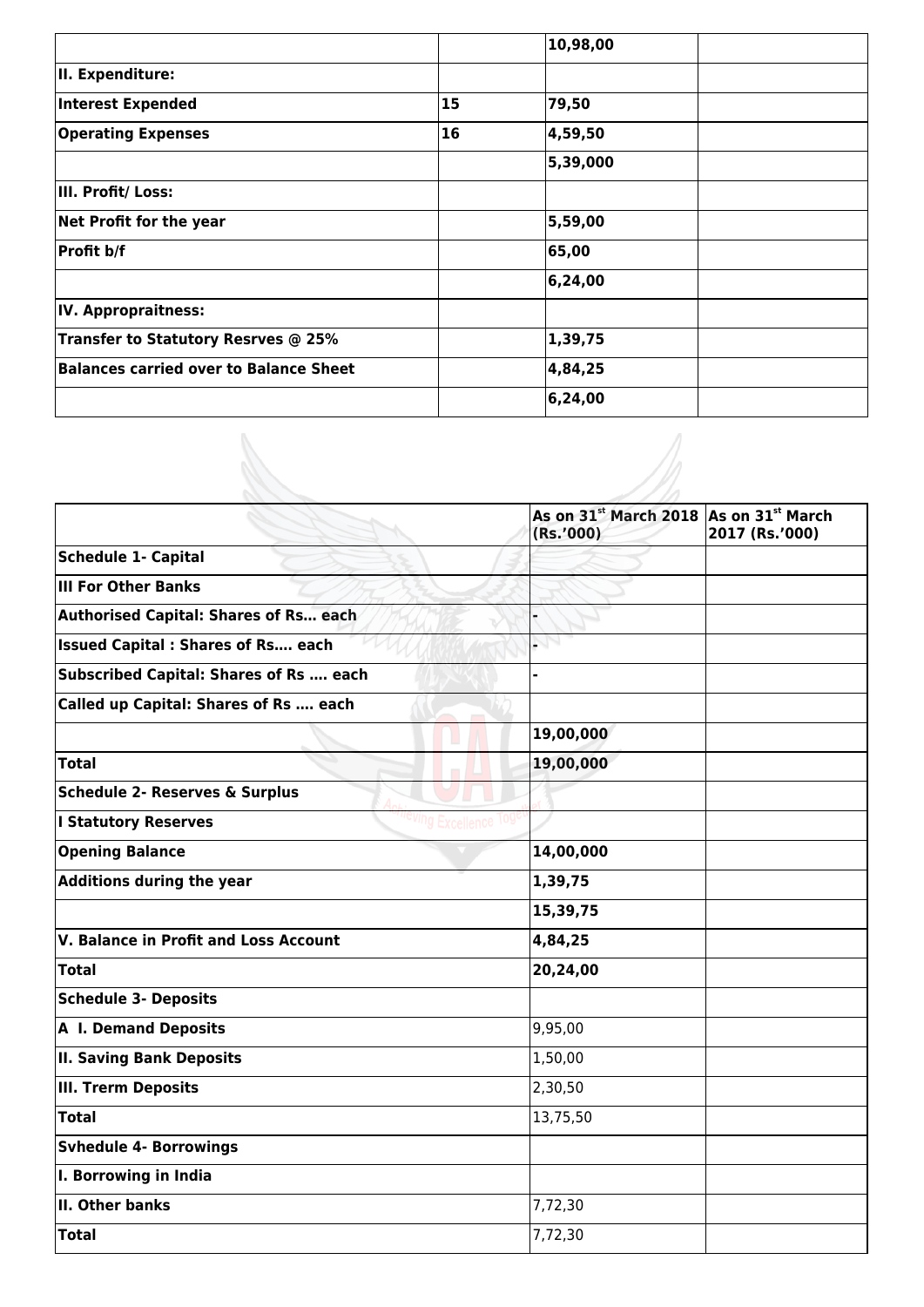| $\sf S$ chedule 5- Other Liabilities and Provisions                                 |          |
|-------------------------------------------------------------------------------------|----------|
| IV. Other liabilities including provisions:                                         |          |
| <b>Rebate on bill discounted</b>                                                    | 40,00    |
| <b>Employees Security Deposits</b>                                                  | 74,20    |
| Total                                                                               | 1,14,20  |
| Schedule 6 - Csh and Cash Balance with Reserve Bank Of<br>India                     |          |
| I. Cash in hand (inclusing foreign Currency Notes)                                  | 3,50,00  |
| II. Balances with Resrve Bank Of India                                              | 4,00,00  |
| $\sf {Total}$                                                                       | 7,50,000 |
| Schedule 7 - Balance with Banks & Money at call & Short<br><b>Notice</b>            |          |
| I. India                                                                            |          |
| (i) Balance with banks                                                              | 4,63,50  |
| (ii) Money at call at short notice                                                  | 2,60,00  |
| $\sf {Total}$                                                                       | 7,23,50  |
| Schedule 8- Investments                                                             |          |
| 1. Investments in India in                                                          |          |
| (i) Government securities                                                           | 9,43,70  |
| (ii) Shares (assumed)                                                               | 5,56,30  |
| (iii) Gold                                                                          | 1,51,30  |
| (iv) Silver                                                                         | 20,00    |
| <b>Total</b>                                                                        | 16,71,30 |
| <b>Schedule 9- Advances</b>                                                         |          |
| A. (i) Bills purchased and discounted                                               | 1,25,00  |
| (ii) Cash credits, overdrafts and loans repayable on demand<br>$(1,81,000 + 2,500)$ | 18,35,00 |
|                                                                                     | 19,60,00 |
| <b>Schedule 10- Fixed Assests</b>                                                   |          |
| I. Premises                                                                         |          |
| At cost as on 31st March, 2015                                                      | 6,50,00  |
| Deprecaition to date [ 5000+800]                                                    | 58,00    |
|                                                                                     | 5,92,00  |
| II. Other fixed assets (including Furniture and Fixture)                            |          |
| At cost as on 31st March, 2015                                                      | 50,00    |
| Depreciation to date [500+200]                                                      | 7.00     |
|                                                                                     | 43,00    |
| Total (I & II)                                                                      | 6,35,00  |
| <b>Schedule 11- Other Assets</b>                                                    |          |
| I. Inter- office adjustment (net)                                                   | 2,00,000 |
| II. Interest accrued on Investments                                                 | 2,46,20  |
|                                                                                     | 4,46,20  |
| <b>Schedule 12- Contigent Liabilities</b>                                           |          |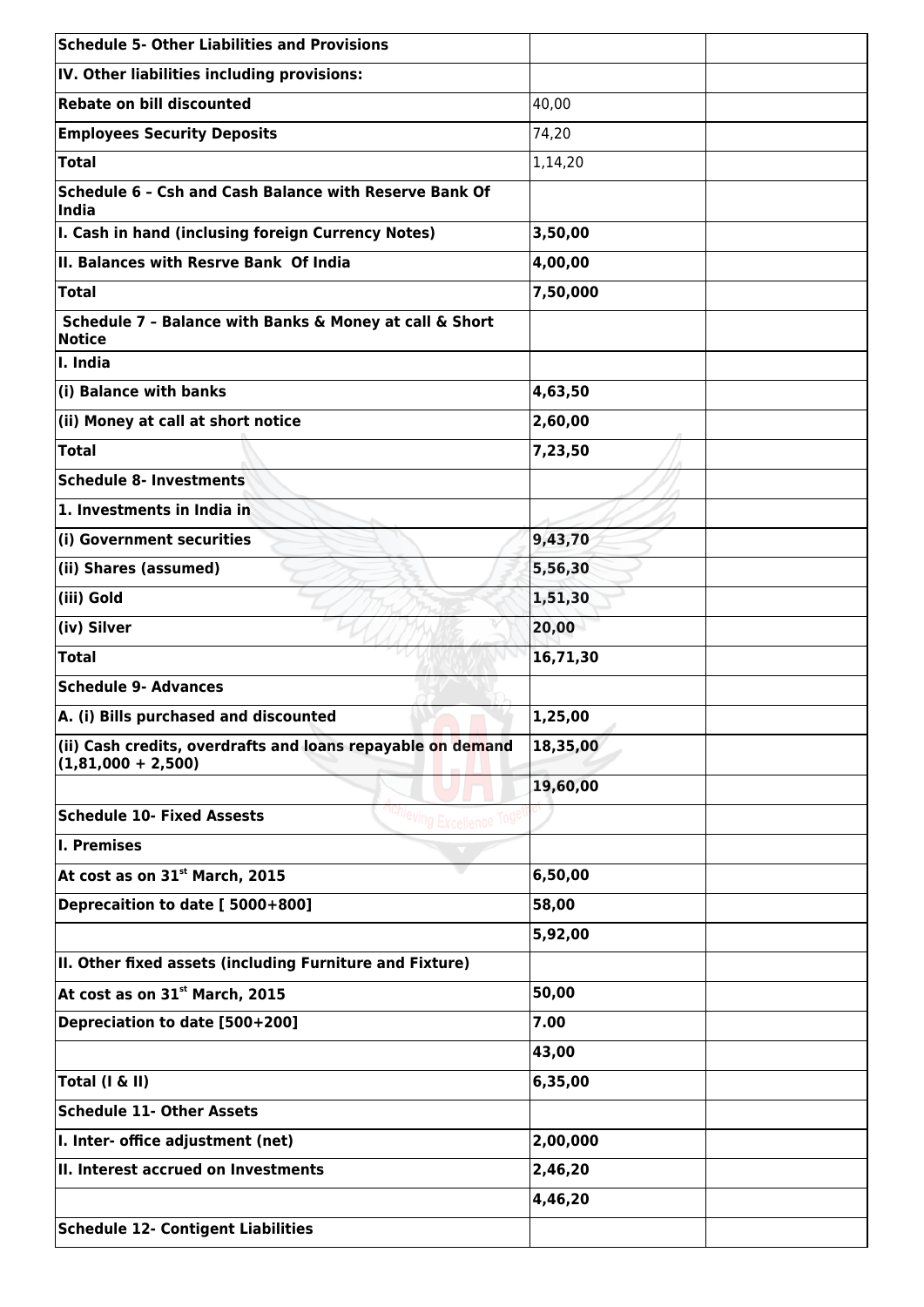| V. Acceptances, endorsement and other obligations                                             | 5,65,00       |
|-----------------------------------------------------------------------------------------------|---------------|
| <b>Total</b>                                                                                  | 5,65,00       |
| <b>Schedule 13- Interest Earned</b>                                                           |               |
| I. Interest/ discount on advance, bills<br>[62,000+42,000+-24,620 ( Accrued) - 40,00 (Rebate) | 7,53,80       |
| II. Income on Investments                                                                     | 2,46,20       |
| <b>Total</b>                                                                                  | 10,00,000     |
| <b>Schedule 14- Other Income</b>                                                              |               |
| I. Commison, Exchange and Brokerage                                                           | 2,53,00       |
| II. Profit on sale on investments                                                             |               |
| Less: Loss on sale on investments                                                             | $(-)$ 2,00,00 |
|                                                                                               | 53,00         |
| <b>VII. Miscellaneous Income</b>                                                              |               |
| <b>Rent and Other Reciepts</b>                                                                | 45,00         |
| <b>Total</b>                                                                                  | 98,00         |
| <b>Schedule 15- Interest Earned</b>                                                           |               |
| I. Interest On Deposits                                                                       | 79,50         |
| <b>Total</b>                                                                                  | 79,50         |
| <b>Schedule 16- Operating Expenses</b>                                                        |               |
| I. Payments to and provisions in employees                                                    | 2,12,00       |
| II. Rent, Taxes and Lighting                                                                  | 1,20,00       |
| V. Depreciation on bank's property                                                            | 55,00         |
| VI Directors's fees and expenses                                                              | 10,00         |
| <b>VII. Auditor's Fees and expenses</b>                                                       | 50,00         |
| IX Postage, telegramd, Telephones etc.                                                        | 12,50         |
| <b>Total</b>                                                                                  | 4,59,50       |



**(10 Marks)**

**4(b) Ans:**

## **LIQUIDATOR'S FINAL STATEMENT OF ACCOUNT**

| $ $ Receipts          |          | IRs.   | <b>Payments</b>           | IRs.   |
|-----------------------|----------|--------|---------------------------|--------|
| <b>Cash at Bank</b>   |          | 60,000 | Liquidation Expenses      | 14.600 |
| Assets realised:      |          |        | Liquidator's remuneration | 30,400 |
| <b>Sundry Debtors</b> | 1,60,000 |        | Debenture holders:        |        |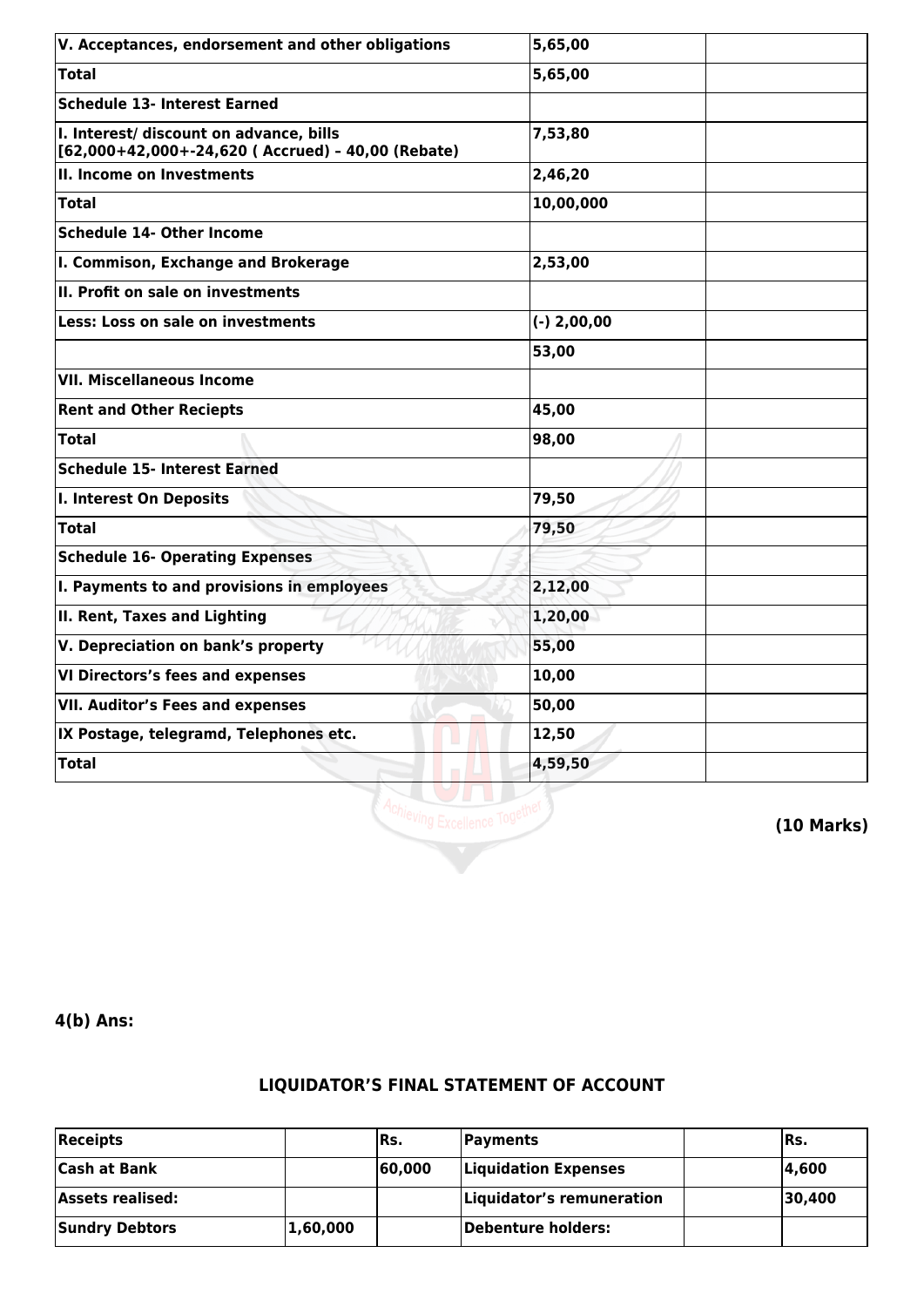| <b>Stock</b>                                        | 1,20,000 |          | 10% Debentures                            | 2,00,000 |          |
|-----------------------------------------------------|----------|----------|-------------------------------------------|----------|----------|
| <b>Plant &amp; Machinery</b>                        | 3,60,000 | 6,40,000 | Interest accured                          | 15,000   | 2,15,000 |
| <b>Surplus from Land &amp;</b><br><b>Buildings:</b> |          |          | <b>Preferential Creditiors</b>            |          | 30,000   |
| <b>Amount realised</b>                              | 3,40,000 |          | <b>Unsecured Creditiors</b>               |          | 3,70,000 |
| <b>Less: Secured Creditiors</b>                     | 1,00,000 | 2,40,000 | Preference Shareholders:                  |          |          |
|                                                     |          |          | <b>Capital</b>                            | 2,00,000 |          |
|                                                     |          |          | <b>Arrear Dividend</b>                    | 40,000   | 2,40,000 |
|                                                     |          |          | <b>Equity Shareholders:</b>               |          |          |
|                                                     |          |          | Rs. 17.50 per share on<br>$ 2,000$ shares | 35,0000  |          |
|                                                     |          |          | Rs. 2.50 per share on<br>$6,000$ shares   | 15,0000  | 50,000   |
|                                                     |          | 9,40,000 |                                           |          | 9,40,000 |

## **Working Notes:**

|       | <b>Working Notes:</b>                                                  |            |
|-------|------------------------------------------------------------------------|------------|
|       | <b>Particulars</b>                                                     | lRs.       |
| (i)   | Liquidator's remuneration:                                             |            |
|       | 3% on Assets realised (3% of Rs. 9,80,000)                             | 29,400     |
|       | 2% of the amounts distributed among                                    |            |
|       | Equity Shareholders (Rs. 51,000 x 2/102)                               | 1,000      |
|       |                                                                        | 30,400     |
| (ii)  | Interest accured on 10% debentures                                     |            |
|       | Interest accured as on 31 <sup>st</sup> March,                         | 10,000     |
|       | Interest accured upto the date of payment (upto 30 <sup>th</sup> June) | 5,000      |
|       |                                                                        | 15,000     |
| (iii) | <b>Amount payable to Equity Shareholders</b>                           |            |
|       | <b>Equity Share Capital</b><br>A                                       | 5, 10, 000 |
|       | <b>Less: Surplus available for Equity Shareholders</b><br>в            | 50,000     |
|       | C<br>Loss to be made borne by them                                     | 4,60,000   |
|       | Loss per Equity Share (Rs. 4,60,000/8,000)<br>D                        | 57.50      |
|       | <b>Amount payable to Equity shareholders:</b>                          |            |
|       | Each Equity Share of Rs. 75 paid up                                    | 17.50      |
|       | Each Equity Share of Rs. 60 paid up                                    | 2.50       |

**(10 Marks)**

**Ans-5**

**a)**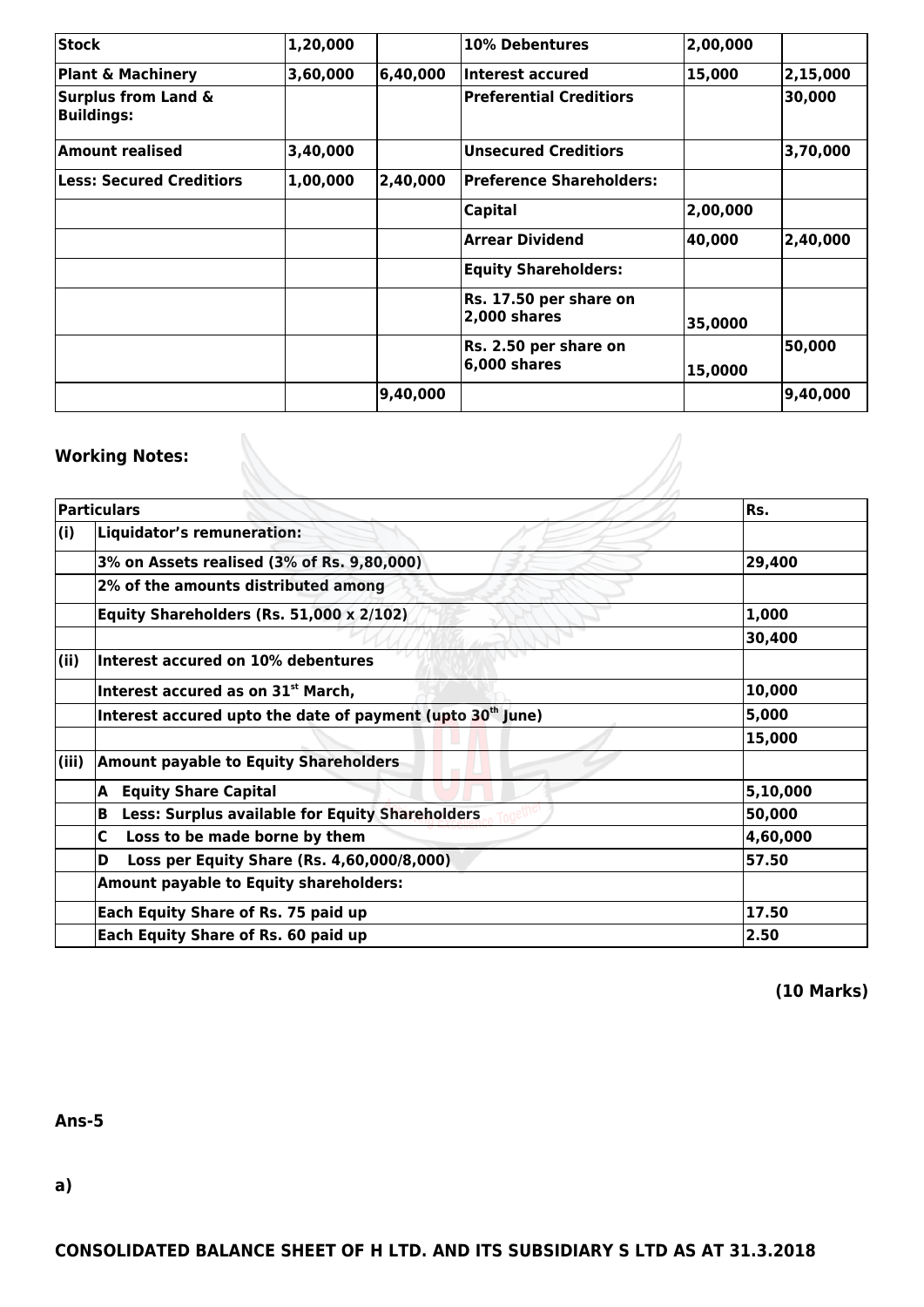| <b>Particulars</b>                              | Note No. | Rs.       |
|-------------------------------------------------|----------|-----------|
| <b>I. Equity and Liabilities</b>                |          |           |
| (1) Shareholder's Funds                         |          |           |
| (a) Share capital                               | 1        | 10,00,000 |
| (b) Reserves and Surplus                        | 2        | 9,46,000  |
| (2) Minority Interest                           | (V)      | 5,01,000  |
| (3) Non- Current Liabilities                    |          |           |
| (a) Long term Borrowings [ 12% Debenture]       | 3        | 3,10,000  |
| (4) Current Liabilities                         |          |           |
| (a) Trade Payables [ 5,45,000 + 1,80,000]       | 3        | 7,25,000  |
| (b) Short- term Provisions [Proposed Dividend]` |          | 1,50,000  |
| <b>Total</b>                                    |          | 36,32,000 |
| II. Assets                                      |          |           |
| (1) Non - Current Assest                        |          |           |
| (a) Fixed Assets                                |          |           |
| Tangible Assets [ 12,40,000+4,92,000]           | 3        | 17,32,000 |
| <b>Intangible Assets</b>                        |          |           |
| (b) Non- Current Investments                    |          |           |
| (2) Current - Assets                            |          |           |
| (a) Inventories                                 | 3        | 3,90,000  |
| (b) Trade Recievables [ 10,10,000 + 1,00,000]   | 3        | 11,10,000 |
| c) Cash and Cash Equivalents                    | 3        | 4,00,000  |
| <b>Total</b>                                    |          | 36,32,000 |

## **Notes to Account:**

| Particulars                             | (Rs.)     |
|-----------------------------------------|-----------|
| 1. Share Capital                        |           |
| 100000 Equity Shares of Rs. 10 each     | 10,00,000 |
| 2. Reserve and Surplus                  |           |
| <b>General Reserve</b>                  | 2,25,200  |
| <b>Profit &amp; Loss Account</b>        | 1,08,300  |
| <b>Capital Reserve on Consolodation</b> | 6,12,500  |
|                                         | 9,46,000  |

## **3. CONSOLIDATED BALNACES**

| <b>Particulars</b>                     | <b>Building</b> | Machinery | lInventories | <b>Trade</b><br>Recievable | B/R        | Cash &<br>,bank | <b>Trade</b><br><b>Creditors</b> | B/P       | <b>Debentures</b> |
|----------------------------------------|-----------------|-----------|--------------|----------------------------|------------|-----------------|----------------------------------|-----------|-------------------|
| H Ltd.                                 | 6,00,000        | 2,00,000  | 1,00,000     | 4,00,000                   | 1,00,000   | 1,65,000        | 3,00,000                         | 1,40,000  | 2,00,000          |
| lS Ltd.                                | 2,70,000        | 3,70,000  | 3,00,000     | 9,10,000                   | 1,00,000   | 2,25,000        | 5,35,000                         | 1,40,000  | 2,00,000          |
| <b>Total</b>                           | 8,70,000        | 5,70,000  | 4.00.000     | 13,10,000                  | 2,00,000   | 3,90,000        | 8,35,000                         | 2,80,000  | 4,00,000          |
| Less:Unrealised<br>Profit              |                 | (78,000)  | (10,000)     |                            |            |                 |                                  |           |                   |
| Less: Mutual<br>Owings                 |                 |           |              | (3,00,000)                 | (1,00,000) |                 | (2,90,000)                       | (100,000) | (90,000)          |
| Add:<br><b>Appreciation</b>            | 4,00,000        |           |              |                            |            |                 |                                  |           |                   |
| Less: Short<br><b>Depreciation</b>     | (30,000)        |           |              |                            |            |                 |                                  |           |                   |
| <b>Remittance in</b><br>trasit         |                 |           |              |                            |            | 10,000          |                                  |           |                   |
| <b>Consolidated</b><br><b>Balances</b> | 12,40,000       | 4,92,000  | 3,90,000     | 10,10,000                  | 1,00,000   | 4,00,000        | 5,45,000                         | 1,80,000  | 3,10,000          |

## **4. Contigent Liability**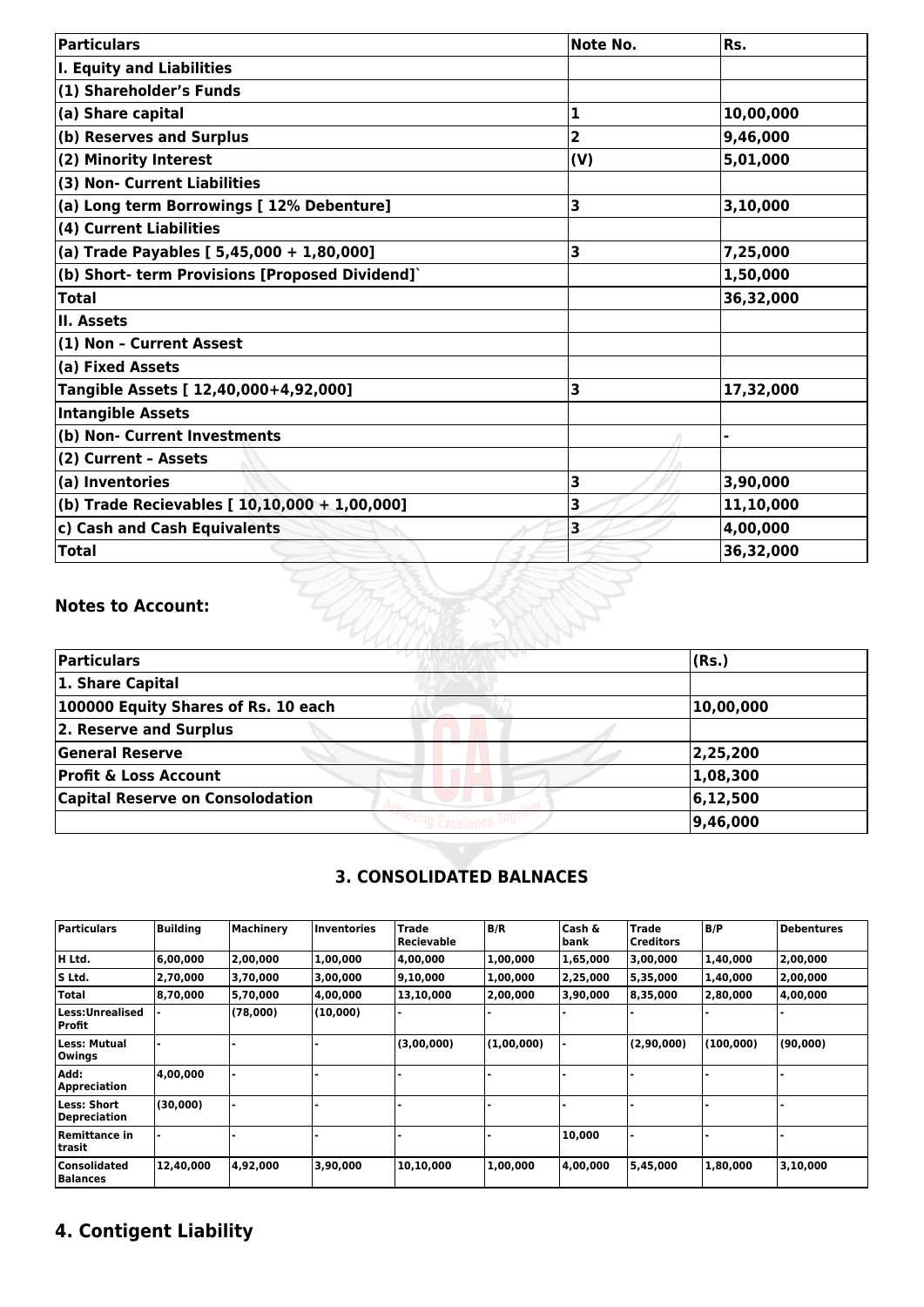**= Total Contigent Liability – Internal Contigent Liability**

**= ( Rs. 50,00 + Rs. 25,000) – ( Rs. 40,000 + Rs. 5000)**

**= Rs. 30,000**

## **Working Notes:**

## **(i) GENERAL RESERVES ACCOUNTS OF S LTD.**

**Dr.** 

**Cr.** 

| <b>Particulars</b>                     | IRs.     | <b>Particulars</b>           | (Rs.)    |
|----------------------------------------|----------|------------------------------|----------|
| <b>To Equity Share Capital (Bonus)</b> | 2,00,000 | By bal c/d                   | 6,00,000 |
| $\overline{a}$ To Bal c/d              | 4,48,000 | By Profit and Loss A/c (b.f) | 48,000   |
|                                        | 6,48,000 |                              | 6,48,000 |

## **(ii)PROFIT AND LOSS ACCOUNT OF S LTD.**

**Dr.** 

**Cr.** 

| <b>Particulars</b>                   | IRs.     | <b>Particulars</b>     | (Rs.)    |
|--------------------------------------|----------|------------------------|----------|
| To Final Dividfend for prevoius year | 1,00,000 | By bal b/d             | 2,00,000 |
| <b>To General Reserve</b>            | 48,000   | By Profit earned (b.f) | 1,00,000 |
| To Bal $c/d$                         | 1,52,000 |                        | 3,00,000 |

## **(III) CALCULATION OF CHANGE IN THE VALUE OF FIXED ASSET**

| Particulars                                                                             | (Rs.)    |
|-----------------------------------------------------------------------------------------|----------|
| A. Book Value as on opening date                                                        | 3,00,000 |
| B. Depreciation upto date of Revaluation [Rs. 3,00,000 x 10/100 x 3/12]                 | (7,500)  |
| C. Book Value as on the date of Revalaution (A-B)                                       | 2,92,000 |
| D. Revalued figure as on the date of Revalaution                                        | 6,92,500 |
| $E$ . Increase in Value (D - C)                                                         | 4,00,000 |
| F. Short Depreciation since the date of Revaluation [ Rs. 4,00,000 x 10/100 x<br> 9/12] | 30,000   |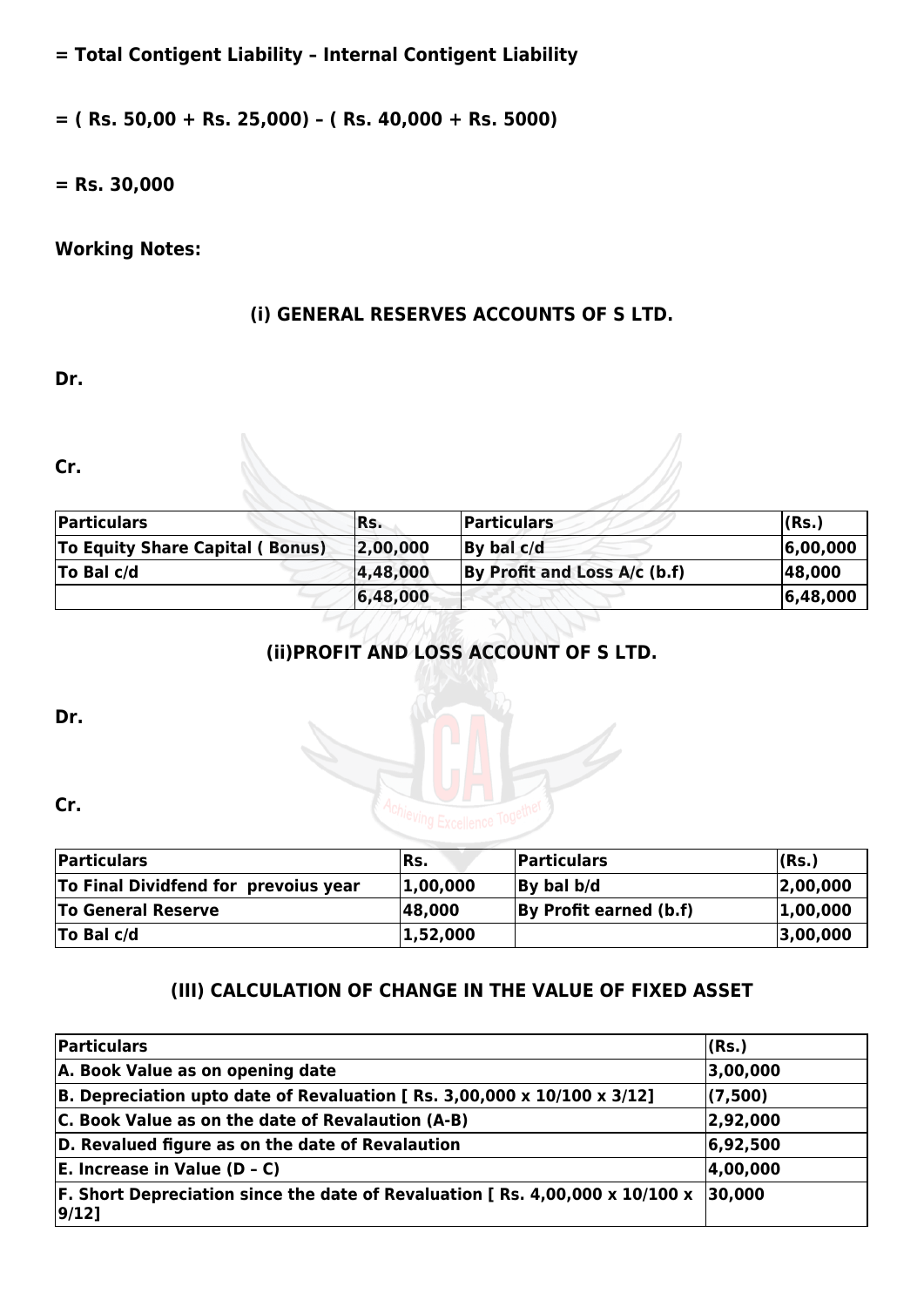## **(IV) ANALYSIS OF PROFITS AND RESERVES OF S LTD.**

| Particulars                                  | <b>Capital Profit</b><br>(Rs.) | (Rs.)    | <b>Revenue Profit Revenue Resrves</b><br>(Rs.) |
|----------------------------------------------|--------------------------------|----------|------------------------------------------------|
| <b>General Reserve</b>                       | 6,00,000                       |          |                                                |
| <b>Less: Bonus Shares</b>                    | (2,00,000)                     |          |                                                |
| Reserve created                              | 12,000                         |          | 36,000                                         |
| <b>Profit and Loss A/c</b>                   | 2,00,000                       |          |                                                |
| $\sf{Less: Final Dividend}$                  | (1,00,000)                     |          |                                                |
| <b>Profit earned</b>                         | 25,000                         | 75,000   |                                                |
| <b>Less: Transfer of general Reserve</b>     | (12,000)                       | (36,000) |                                                |
| Add: Increase in value of fixed Assets       | 4,00,000                       |          |                                                |
| <b>Less: Short Provision of Depricaition</b> |                                | (30,000) |                                                |
| <b>Total</b>                                 | 9,25,000                       | 9,000    | 36,000                                         |
| <b>Share of Minority @ 30%</b>               | 2,77,500                       | 2,700    | 10,800                                         |
| <b>Share of Holding Company @ 70 %</b>       | 6,47,500                       | 6,300    | 25,200                                         |

## **(V) MINORITY INTEREST**

| Particulars                                             | (Rs.)    |
|---------------------------------------------------------|----------|
| Paid up value of Equity shares (including Bonus Shares) | 2,10,000 |
| Share in Capital Profits of S Ltd.                      | 2,77,500 |
| Share in Revenue Profits of S Ltd.                      | 2,700    |
| Share in Revenue Reserves of S Ltd.                     | 10,800   |
| <b>Total</b>                                            | 5,01,000 |

## **(VI) GOODWILL/ CPAITAL RESERVE ON CONSOLODATION**

| Particulars                                                        | (Rs.)      |
|--------------------------------------------------------------------|------------|
| A. Corrected Net Cost of Investment [ As per Investment A/c]       | 5,25,000   |
| B. Holding Co's Share in Net Assets of Subsidiary Co.              |            |
| $\vert$ (a) Paid up Value of equity shares (including Bonus Share) | 4,90,000   |
| $ $ (b) Share of Holding Co. in Capital Profit of Subsidiary Co.   | 6,47,500   |
|                                                                    | 11,37,500  |
| $ C.$ Capital Reserve $(B-A)$                                      | 6, 12, 500 |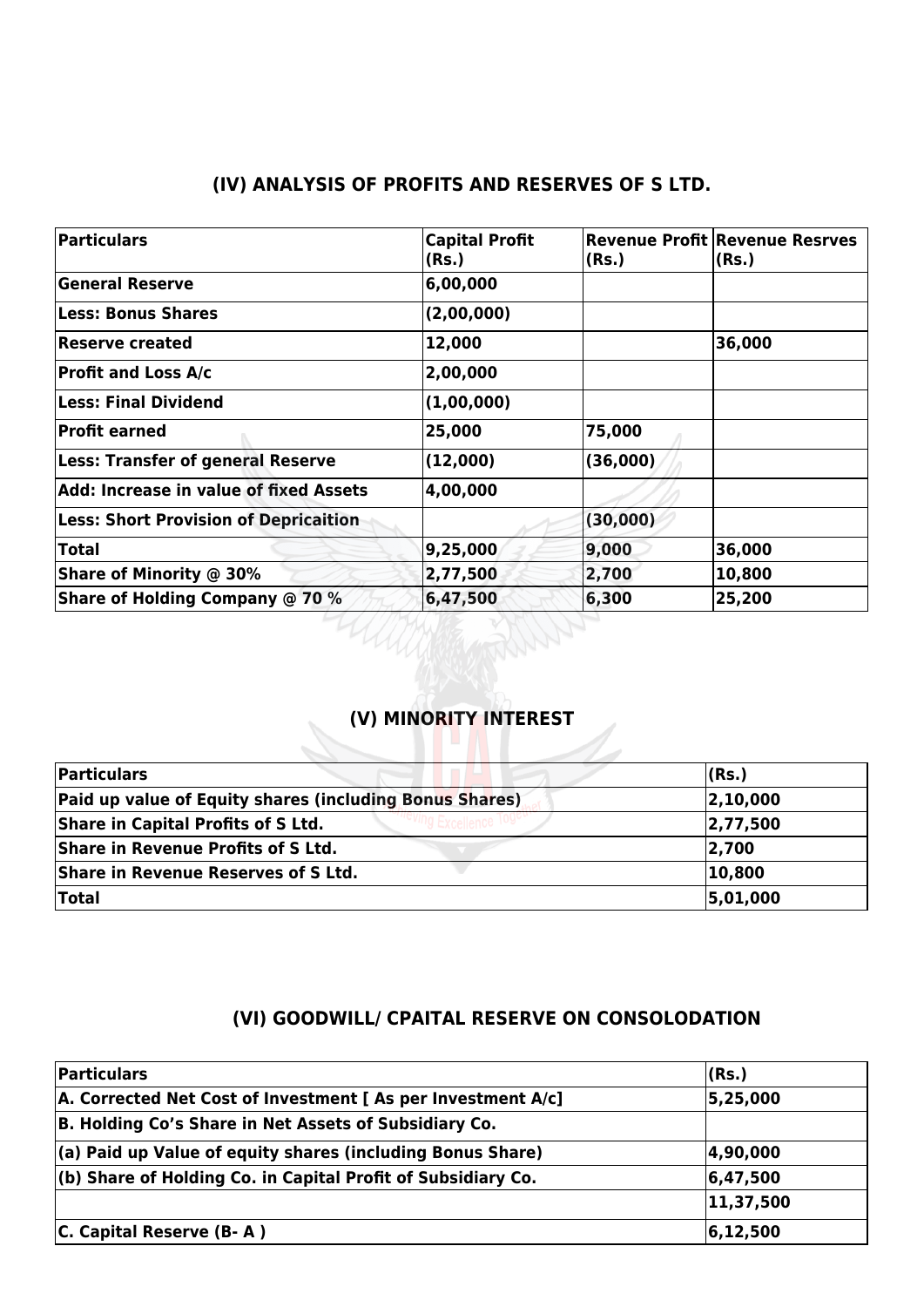## **(VII) CONSOLIDATED PROFIT AND LOSS ACCOUNT OF H LTD.**

| Particulars                                                                                                          | (Rs.)      |
|----------------------------------------------------------------------------------------------------------------------|------------|
| A. Balance as given in the Balance Sheet of H Ltd.                                                                   | 3,10,000   |
| B. Add: (a) Holding Co's Share in Revenue Profit of S Ltd.                                                           | 6,300      |
| (b) Profit on sale of shares                                                                                         | 1,00,000   |
| (c) Profit on Debentures [ 90,000 ( Face value ) - 80,000 ( Cost)]                                                   | 10,000     |
| C.Less: (a) Dividend out of pre-acquisition profit wrongly credited to this<br>account instead on Investment Account | (80,000)   |
| (b) Unrealized Profit on inventories $[20%$ of 3,00,000 x 20/120]                                                    | (10,000)   |
| (c) Unrealized Profit on Machine<br>$[(2,40,000 \times 1/3) - (80,000 \times 10\% \times 3/12)]$                     | (78,000)   |
| (d) Proposed Dividend                                                                                                | (1,50,000) |
| 4. Closing Balance to be taken to the Consolidated Balance Sheet<br>(A+B -C)                                         | 1,08,300   |

## **(VIII) CONSOLIDATED REVENUE RESERVE ACCOUNT**

| Particulars                                                                   | IRs.     |
|-------------------------------------------------------------------------------|----------|
| $ 1$ . Balance as given in the Balance Sheet of H Ltd.                        | 2,00,000 |
| 2. Add: Holding Co's Share in Revenue Reserves Of S Ltd.                      | 25,200   |
| $ 3$ . Closing Balance to be taken to be the consolidated Balance Sheet (A+B) | 2,25,200 |



## **(IX) INVESTMENT IN SHARES OF S LTD. ACCOUNT**

**Dr.** 

**Cr.** 

| Date      | <b>Particulars</b>                                                                      | (Rs.)    | Date      | Particulars                           | Rs.      |
|-----------|-----------------------------------------------------------------------------------------|----------|-----------|---------------------------------------|----------|
| 1.7.2017  | To Bank A/c                                                                             | 6,80,000 | 31.3.2018 | By Profit and Loss A/c<br>[Dividend]  | 80,000   |
| 31.3.2018 | To profit and Loss A/c<br> 1,75,000 - [(6,80,000 -<br>$ 80,000\rangle$ * 7,000/56,000)] | 1,00,000 |           | By Bank A/c<br> [6,80,000 - 5,05,000) | 1,75,000 |
|           |                                                                                         | 7,80,000 |           |                                       | 7,80,000 |

## **b) Fair Value of an ESPP = Rs. 56 – Rs. 50= Rs. 6**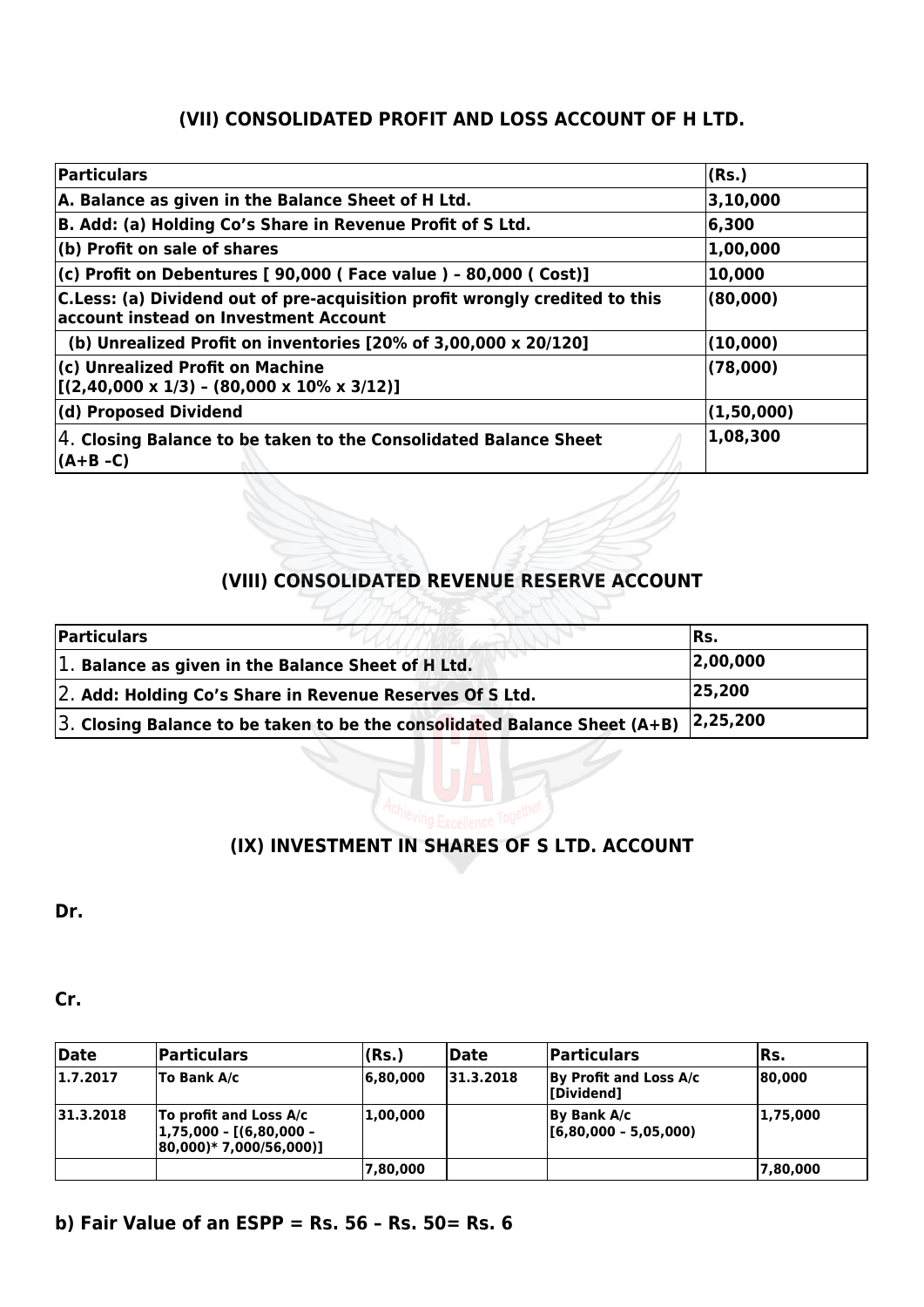**Number of shares issued = 400 employees x 100 shares per employee = 40,000**

#### **shares**

**Fair Value of ESPP will be recognizes as expenses in the year 2018-2019**

**= 40,000 shares x Rs. 6 = Rs. 2,40,000.**

**Vesting period = 1 month**

#### **Expenses recognized in 31.03.2017 = Rs. 2,40,000**

| Date       | <b>Particulars</b>                                                                                                                             |            | IL.F | Debit (Rs.)            | Credit (Rs.)          |
|------------|------------------------------------------------------------------------------------------------------------------------------------------------|------------|------|------------------------|-----------------------|
| 30.04.2018 | Bank [ Shares x Rs. 50] A/c<br><b>Employees' Compensation Expenses A/c</b>                                                                     | Dr.<br>Dr. |      | 20,00,000 <br>2.40.000 |                       |
|            | To Share capital $A/c$ (40,000 shares x Rs. 10)<br>To Security Premium A/c(40,000shares x Rs. 46)<br>(Being Shares issued under ESPP @ Rs. 50) |            |      |                        | 4,00,000<br>18,40,000 |

#### **Ans-6**

### a. **Solution (i)**

**1.**Collection of cheques by the marketing personnel is an adjusting events as per AS 4 ' Contingencies and Events Occurring after the Balance Sheet Date'.

**2. Reason:** Handing Over of cheques by the stockiest to the marketing employees discharges the liability of the stokist. Therefore, cheques collected by the marketing personnel of the company on or before 31-3-2018 requires adjustment from the Stockists Account i.e. from 'Trade Receivables Alc' even though these cheques (dated on or before 31-3-2018) are ' Trade Receivables A/c' even in the month of April, 2018 in the normal course.

**3. Disclosure:** Such 'cheques in hand will be shown in the Balance Sheet as 'Cash and Cash equivalents' with a disclosure in the Notes to accounts about the accounting policy followed by the company from such cheques.

#### **Solution (II) :**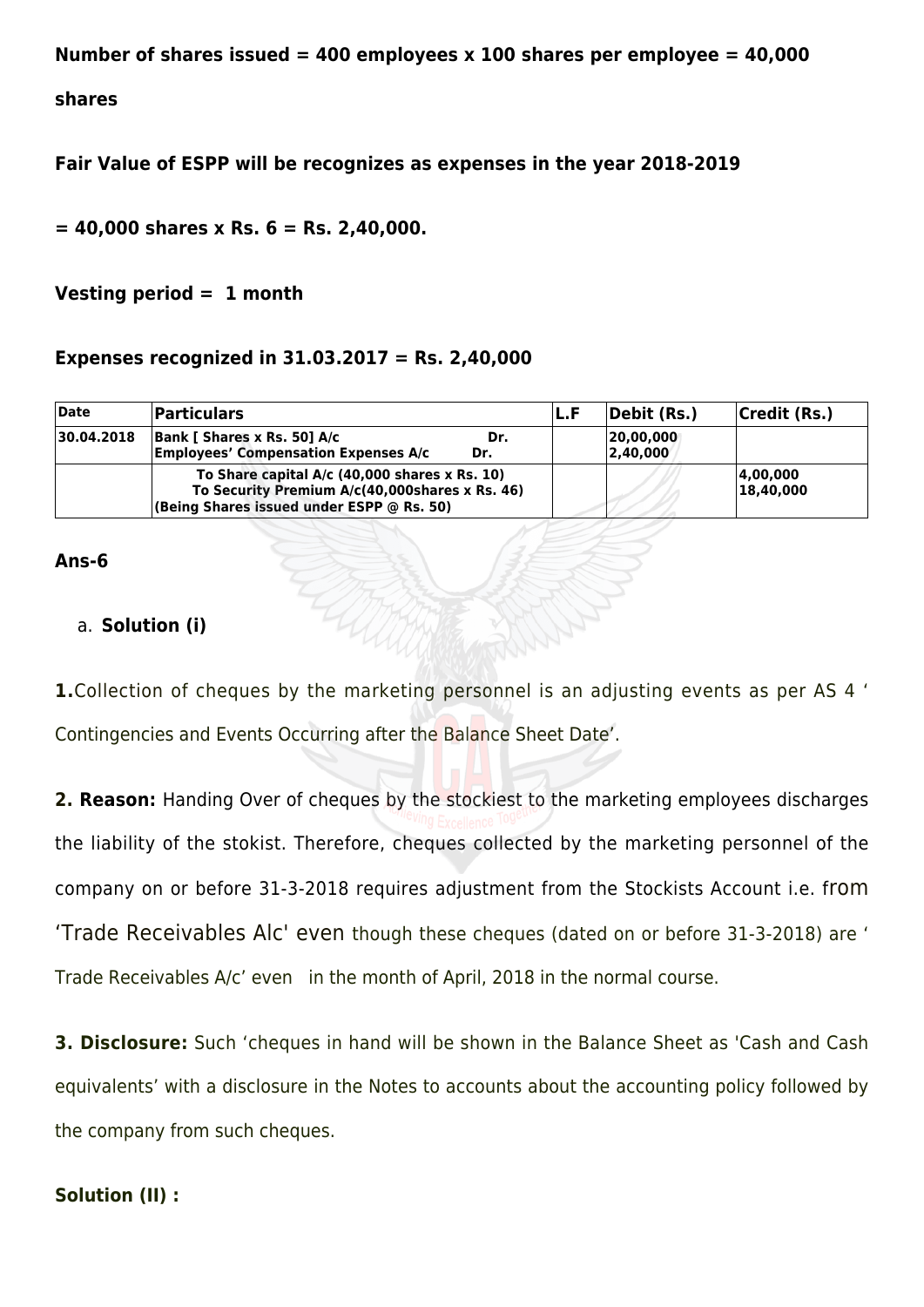- 1. The collection of cheques after balance sheet date is not an adjusting event since Collection of after 31.3.2018 does not represent any condition exeisting on the Balance Sheet date i.e. 31<sup>st</sup>Narch.
- 2. Cheques that are received after the balance sheet date should be accounted for in the period in which they are received even though the same may be dated  $31<sup>st</sup>$  march or before as per AS4.
- 3. The collection of cheques after Balance Sheet date does not represent any material change affecting financial position of the enterprise; hence no disclosure in the Director's report is necessary.
- **b)**

| Particulars             | Upto the reporting Recognized in<br>date | prior years | <b>Recognized in</b><br>current years |
|-------------------------|------------------------------------------|-------------|---------------------------------------|
| Year 1                  |                                          |             |                                       |
| Revenue (9,000 x 26%)   | 2,340                                    |             | 2,340                                 |
| Expenses (8,000 x 26%)  | 2,093                                    |             | 2,093                                 |
| Profit                  | 247                                      |             | 247                                   |
| $Year$ 2                | g Excellence                             |             |                                       |
| Revenue (9,000 x 74%)   | 6,808                                    | 2,340       | 4,468                                 |
| Expenses (8,000 x 74%)  | 6,068                                    | 2,093       | 3,975                                 |
| Profit                  | 740                                      | 247         | 493                                   |
| Year 3                  |                                          |             |                                       |
| Revenue (9,000 x 100%)  | 9,200                                    | 6,808       | 2,392                                 |
| Expenses (8,000 x 100%) | 8,200                                    | 6,068       | 2,132                                 |
| Profit                  | 1000                                     | 740         | 1000                                  |

## **REVENUE, EXPENSES & PROFIT RECOGNIZED IN THE STATEMENT OF PROFIT & LOSS**

## **Working notes:**

| Particulars                                          | Year 1                    | lYear 2                | Year <sub>3</sub> |
|------------------------------------------------------|---------------------------|------------------------|-------------------|
| Revenue afte consider variations                     | 9,000                     | 9,200                  | 9,200             |
| Less: Estimated profit for whole contract            | 950                       | 1,000                  | 1,000             |
| Estimated total cost of the contract (A)             | 8,050                     | 8,200                  | 8,200             |
| Actual cost incurred upto the reporting date<br> (B) | 2,093<br>$(6, 168 - 100)$ | 6,068<br>$(8,100+100)$ | 8,200             |
| Degree of completion (B/A)                           | 26%                       | 74%                    | 100%              |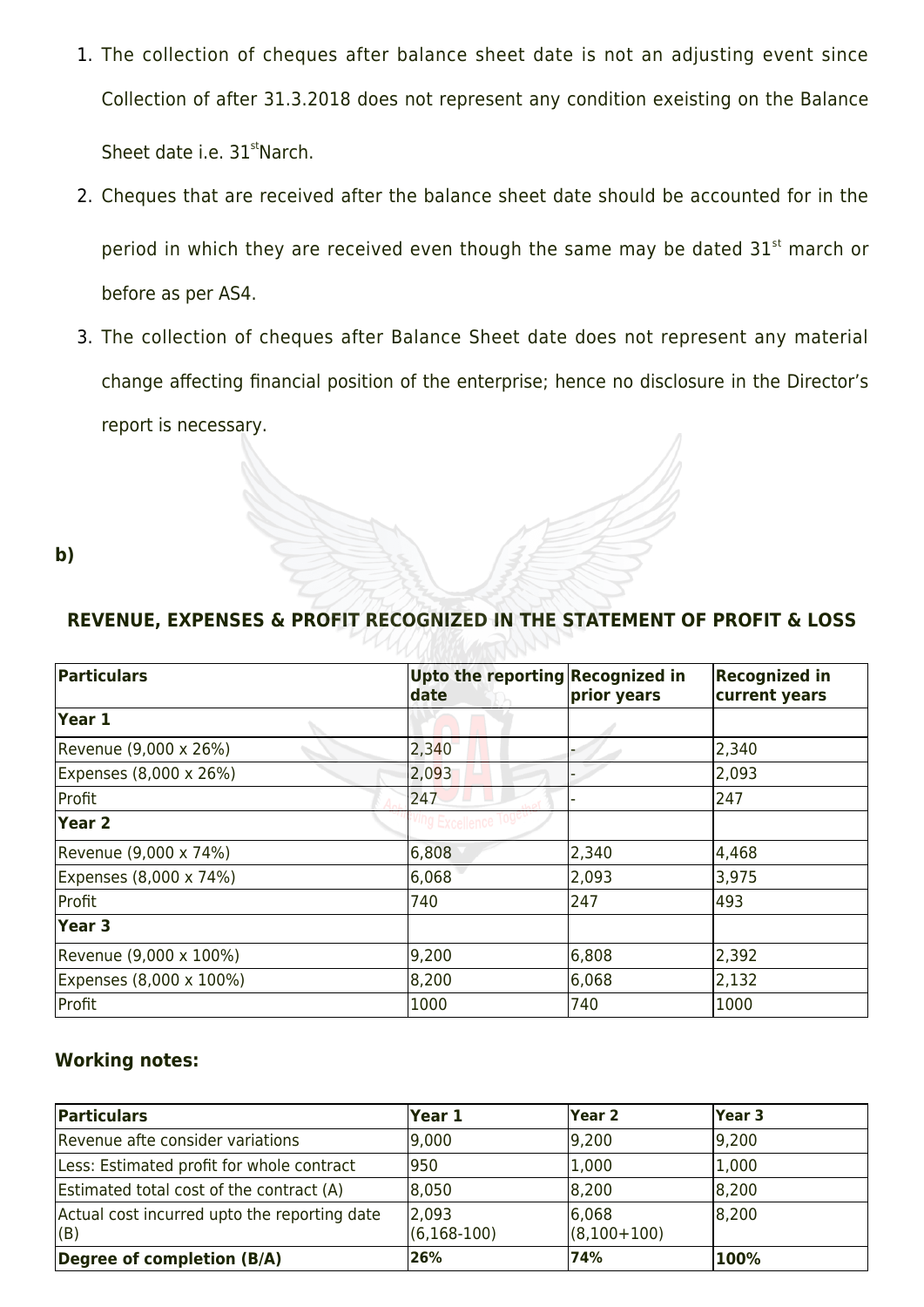**(c)** Whether the three traditional divisions of the company can be combined into one segment for financial reporting, after they have been merged for internal reporting purposes? To SOLUTION this PROBLEM several factors have to be considered. These are:

Are the risks and returns to switchgear, switchboard and motors significantly different from each other? Or can they be for all practical purposes combined into one basket of traditional engineering/ electrical goods? Factors that should be considered in determining whether products and services are related include:

- the nature of the products or services:
- the nature of the production processes:
- the type or class of customer for the products or services: and
- the methods used to distribute the products or provide the services

A single business segment does not include products and services with significantly different risks and returns. While there may be dissimilarities with respect to one or several of the above factors, the products and services included in a single business segment are expected to be similar with respect to a majority of the factors.

The predominant sources of risks affect how most enterprises are organized and managed. Therefore, the organizational structure of an enterprise and its internal financial reporting system is normally the basis for identifying its segments. If in the given situation, it can be demonstrated that the traditional products faced the same risks and return situation (i.e., they are not significantly different) and that the internal reporting has actually changed, then it should be possible to combine the three divisions for segment reporting purposes.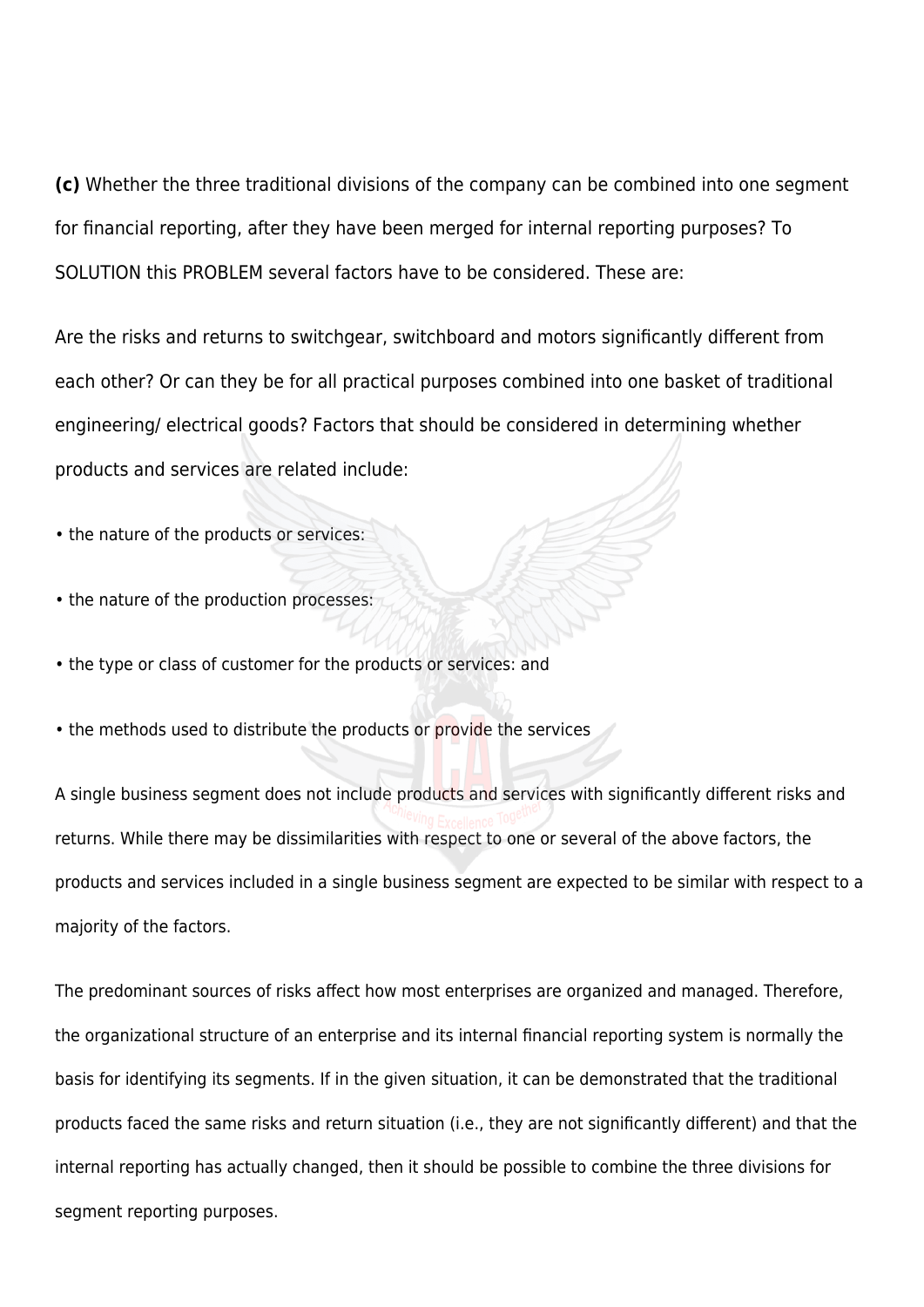Based on the analysis above, the following position would emerge:

(a) Telecom and software development activities cannot be combined with the traditional productline (switch gear etc) and made into one segment.

(b) Subiect to fulfillment of definition criteria laid down in AS 17, traditional product lines can be combined into one segment.

(c) Changes in identification of segments would not constitute a change in accounting policy because there is no change in the policy parse, the policy for the current year continues to he to determine segments based on the internal reporting structure and the quidelines set out in AS 17.

**(d)**As per AS 9 "Revenue Recognition", in a transaction involving the sale of goods, performance should be regarded as being achieved when the following conditions are fulfilled:

(i) the seller of goods has transferred to the buyer the property in the goods for a price or all significant risks and rewards of ownership have been transferred to the buyer and the seller retains no effective control of the goods transferred to a degree usually associated with ownership; and

(ii) no significant uncertainty exists regarding the amount of the consideration that will be derived from the sale of the goods.

**In case (i):** The sale is complete but delivery has been postponed at buyer's request. M/s Paper Products Ltd. should recognize the entire sale of 60,000 for the year ended 31st March, 2018.

**In case (ii):** 20% goods lying unsold with consignee should be treated as closing inventory and sales should be recognized for Rs. 1,20,000 (80% of Rs. 1,50,000). In case of consignment sale revenue should not be recognized until the goods are sold to a third party.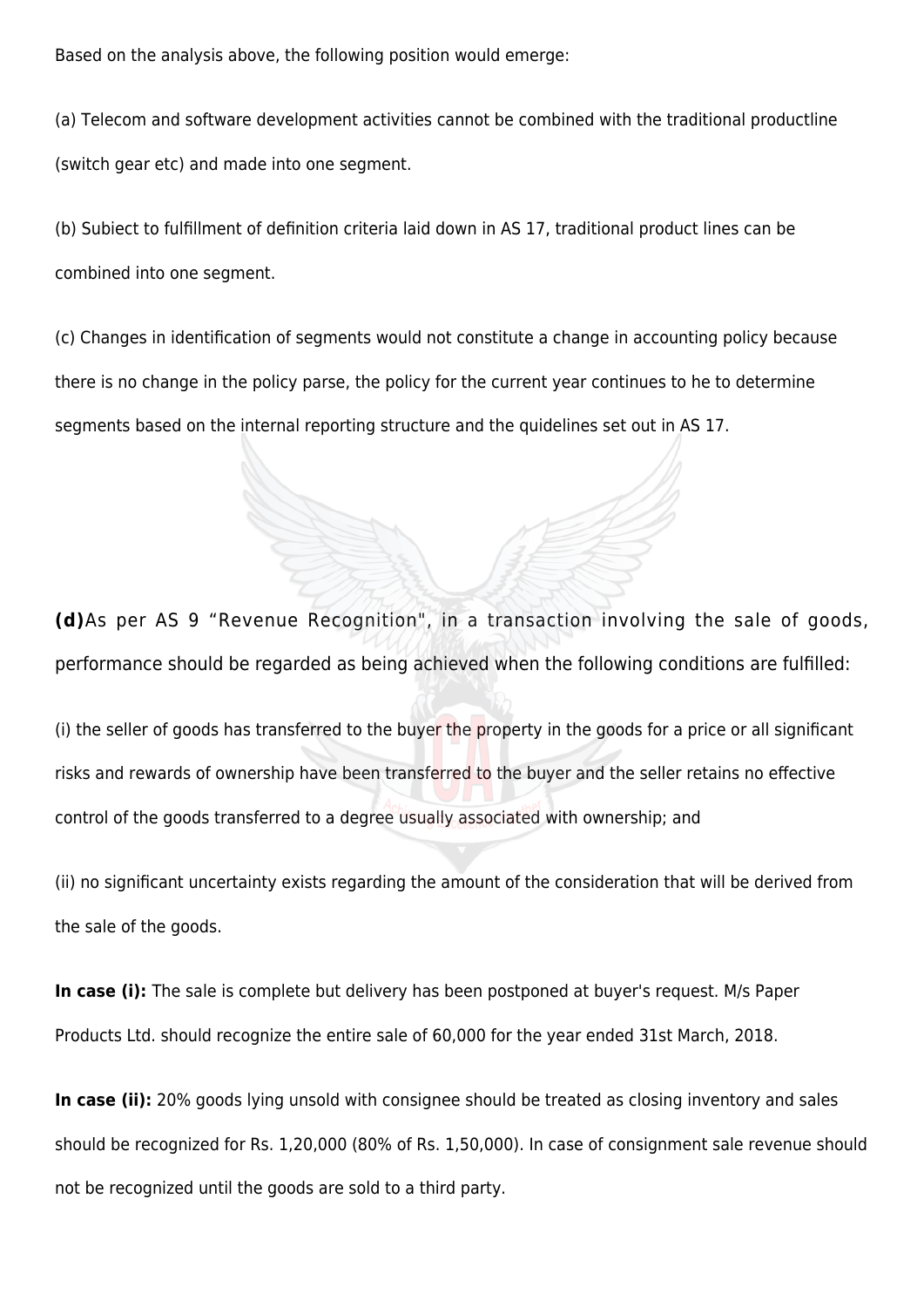In case (iii): In case of goods sold on approval basis, revenue should not be recognized until the goods have been formally accepted by the buyer or the buyer has done an act adopting the transaction or the time period for rejection has elapsed or where no time has been fixed, a reasonable time has elapsed. Therefore, in case (iii) revenue should be recognized for the total sales amounting Rs. 1,20,000 as the time period for rejecting the goods had expired.

In case (iv): Trade discounts given should be deducted in determining revenue. Thus \* 39,000 should be deducted from the amount of turnover of Rs. 7,80,000 for the purpose of recognition of revenue.

Thus, revenue should be Rs. 7,41,000. Thus, total revenue amounting Rs. 10,41,000 (60,000 + 1,20,000 + 1,20,000 + 7,41,000) will be recognized for the year ended 31st March, 2018 in the books of M/s Paper Products Ltd.

**(e)**As per AS 24, 'Discontinuing Operation'. Mere gradual phasing is not considered as discontinuing operation. Examples of activities that do not necessarily satisfy criterion of the definition, but that might do so in combination with other circumstances, include:

(i) Gradual or evolutionary phasing out of a product line or class of service.

(ii) Shifting of some production or marketing activities for a particular line of business from one location to another and

(iii) Closing of a facility to achieve productivity improvements or other cost savings. A Reportable business segment or geographical segment as defined in AS-17. would normally satisfy criteria (b) of the definition.

In view of the above the solutions are:

(i) No.The companys' strategic plan has no final approval from the board through a resolution and no specific time bound activities like shifting of Assets and employees and above all the new segament